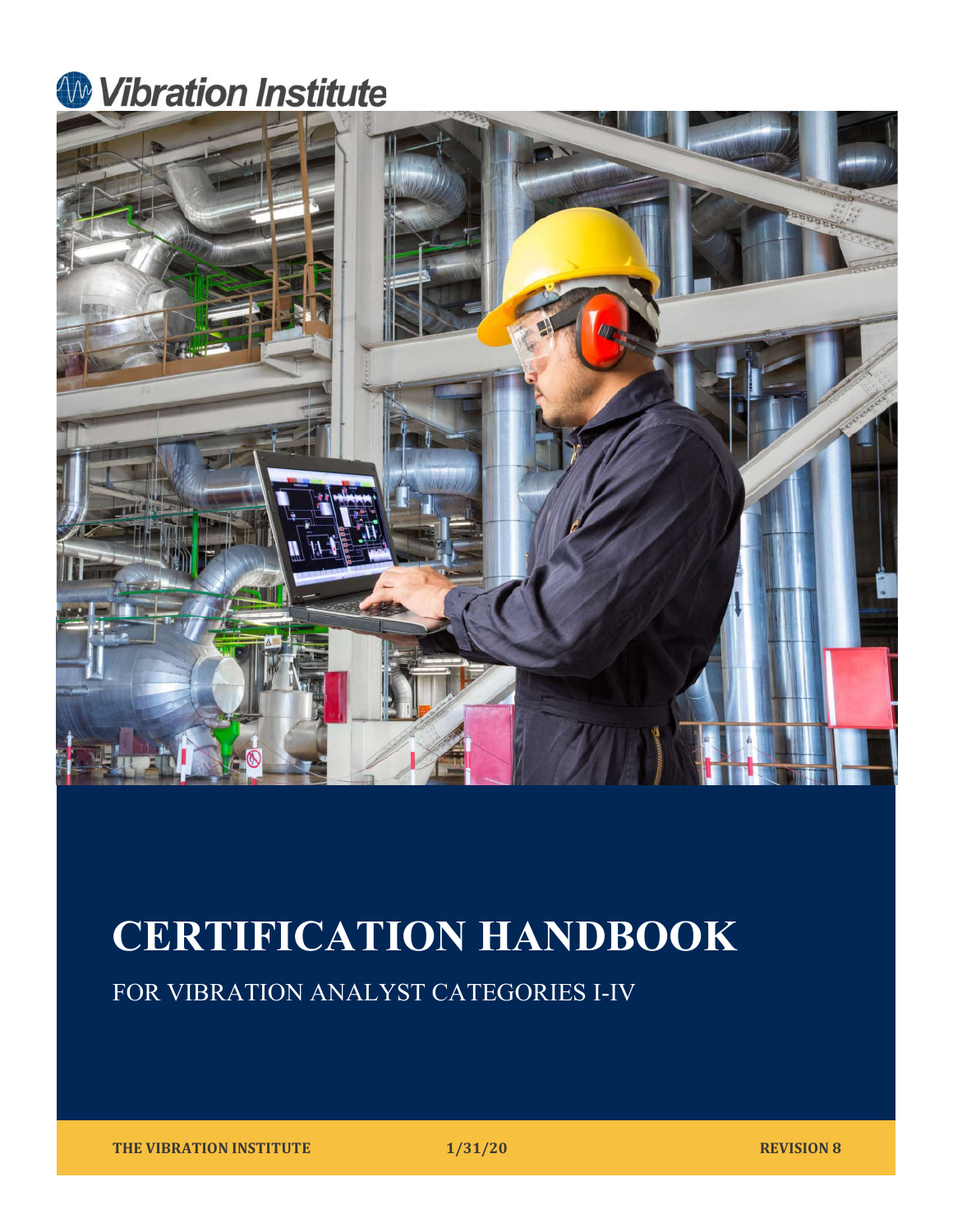

## CERTIFICATION HANDBOOK

FOR VIBRATION ANALYST CATEGORIES I – IV



#0845 ISO/IEC 17024 Personnel Certification Program

The Vibration Institute

2625 Butterfield Road, Suite 128N

Oak Brook, IL 60523

P: 630.654.2254

F: 630.654.2271

information@vi-institute.org

www.vi-institute.org

REVISION 8: January 31, 2020

Copyright 2020 © Vibration Institute. All rights reserved. This Handbook may not be reproduced in any form without the express written consent of the Vibration Institute.

**REVISION 8:** January 31, 2020 PAGE 1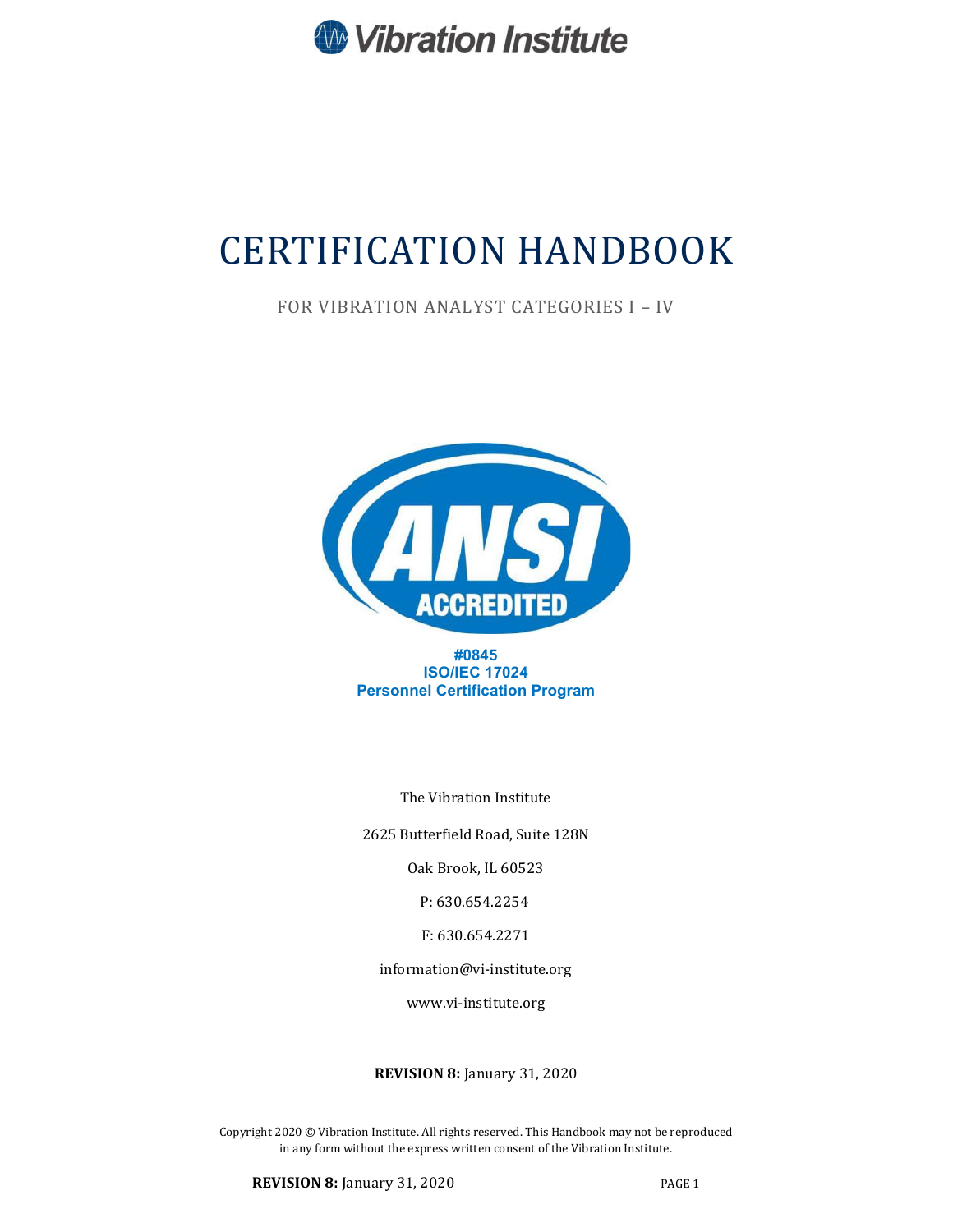## **W** Vibration Institute

## TABLE OF CONTENTS

CERTIFICATION HANDBOOK FOR VIBRATION ANALYST CATEGORIES I – IV

| ABOUT THIS CERTIFICATION HANDBOOK                  | $\overline{4}$ |
|----------------------------------------------------|----------------|
| <b>SCOPE</b>                                       | $\overline{4}$ |
| <b>ABOUT THE VIBRATION INSTITUTE</b>               | 5              |
| <b>MISSION</b>                                     | 5              |
| <b>HISTORY</b>                                     | 5              |
| CERTIFICATION (SCHEME) COMMITTEE                   | 5              |
| AMERICANS WITH DISABILITIES ACT (ADA)              | 6              |
| EQUAL OPPORTUNITY EMPLOYER AND CERTIFYING BODY     | 6              |
| <b>ACCREDITATION</b>                               | 6              |
| VIBRATION ANALYST CERTIFICATION PROGRAM            | 7              |
| PROGRAM DEVELOPMENT AND ORGANIZATION               | 7              |
| <b>BENEFITS</b>                                    | 7              |
| RECOGNITION                                        | 7              |
| TERM OF CERTIFICATION AND RECERTIFICATION          | 7              |
| CAPABILITIES OF CERTIFIED VIBRATION ANALYSTS       | 8              |
| <b>Category I Certified Persons</b>                | 8              |
| <b>Category II Certified Vibration Analysts</b>    | 8              |
| <b>Category III Certified Vibration Analysts</b>   | 8              |
| <b>Category IV Certified Vibration Analysts</b>    | 8              |
| SURVEILLANCE                                       | 9              |
| <b>CHEATING AND FORGERY</b>                        | 9              |
| RECOMMENDATIONS AND REQUIREMENTS FOR CERTIFICATION | 9              |
| <b>EDUCATION</b>                                   | 9              |
| <b>TRAINING HOURS</b>                              | 9              |
| <b>ADDITIONAL TRAINING</b>                         | 10             |
| <b>EXPERIENCE</b>                                  | 10             |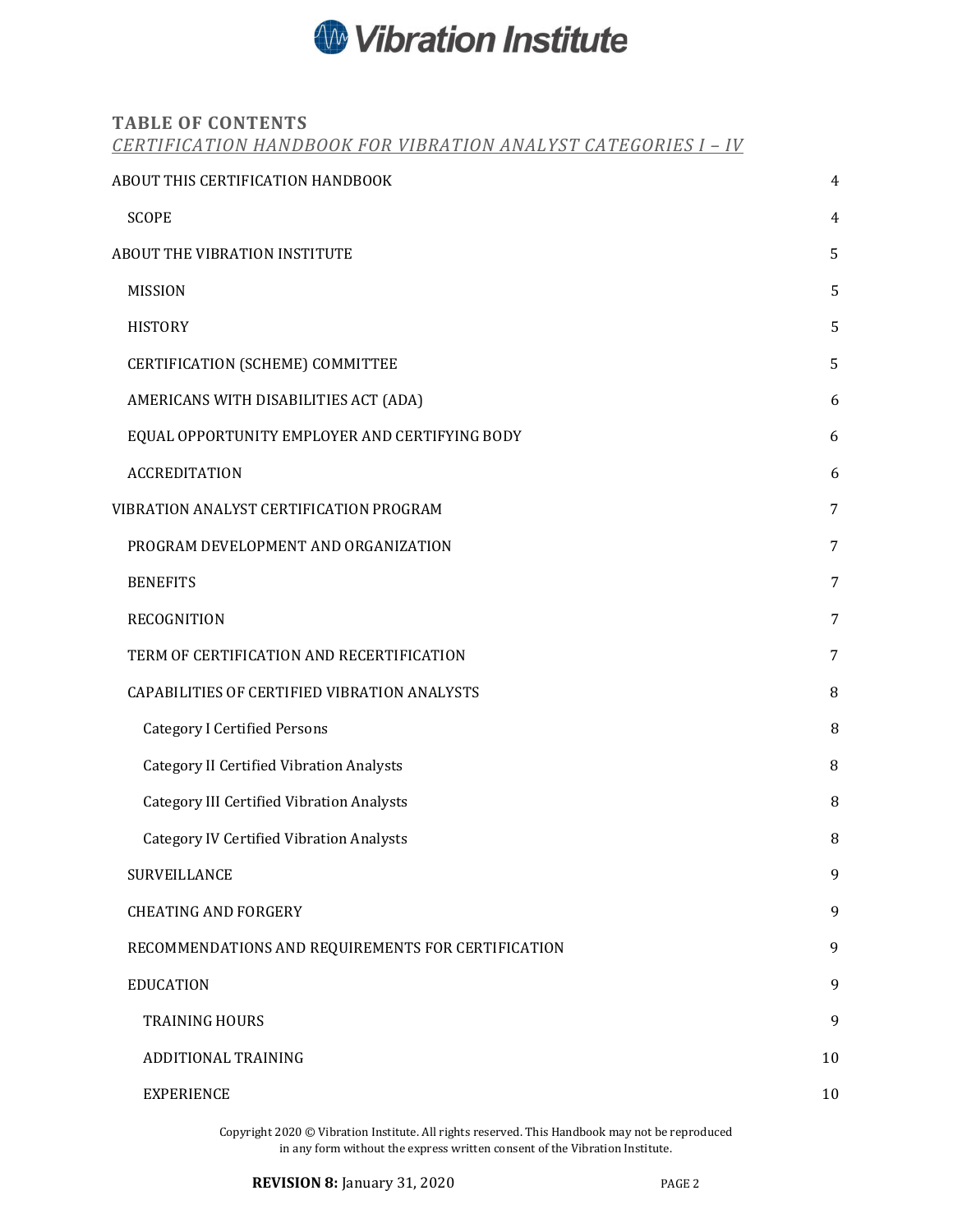

| MATURE ("DIRECT") ENTRY TO CATEGORY II & III | 10 |
|----------------------------------------------|----|
| <b>CERTIFICATION EXAMINATIONS</b>            | 11 |
| EXAMINATION DEVELOPMENT                      | 12 |
| DATES AND LOCATIONS                          | 12 |
| SCORING                                      | 12 |
| <b>RE-EXAMINATION</b>                        | 12 |
| <b>EXAM REVIEWS</b>                          | 13 |
| <b>COMPLAINTS AND APPEALS</b>                | 13 |
| WITHDRAWALS                                  | 14 |
| SOURCES FOR SELF-STUDY AND REVIEW            | 15 |
| <b>CATEGORY I</b>                            | 15 |
| <b>CATEGORY II</b>                           | 15 |
| <b>CATEGORY III</b>                          | 15 |
| <b>CATEGORY IV</b>                           | 15 |
| <b>BODY OF KNOWLEDGE</b>                     | 16 |
| APPLICABLE ISO STANDARDS                     | 24 |
| <b>CODE OF ETHICS</b>                        | 29 |
| <b>SAMPLE QUESTIONS</b>                      | 30 |
| CATEGORY I SAMPLE QUESTIONS                  | 30 |
| <b>CATEGORY II SAMPLE QUESTIONS</b>          | 32 |
| <b>CATEGORY III SAMPLE QUESTIONS</b>         | 34 |
| <b>CATEGORY IV SAMPLE QUESTIONS</b>          | 37 |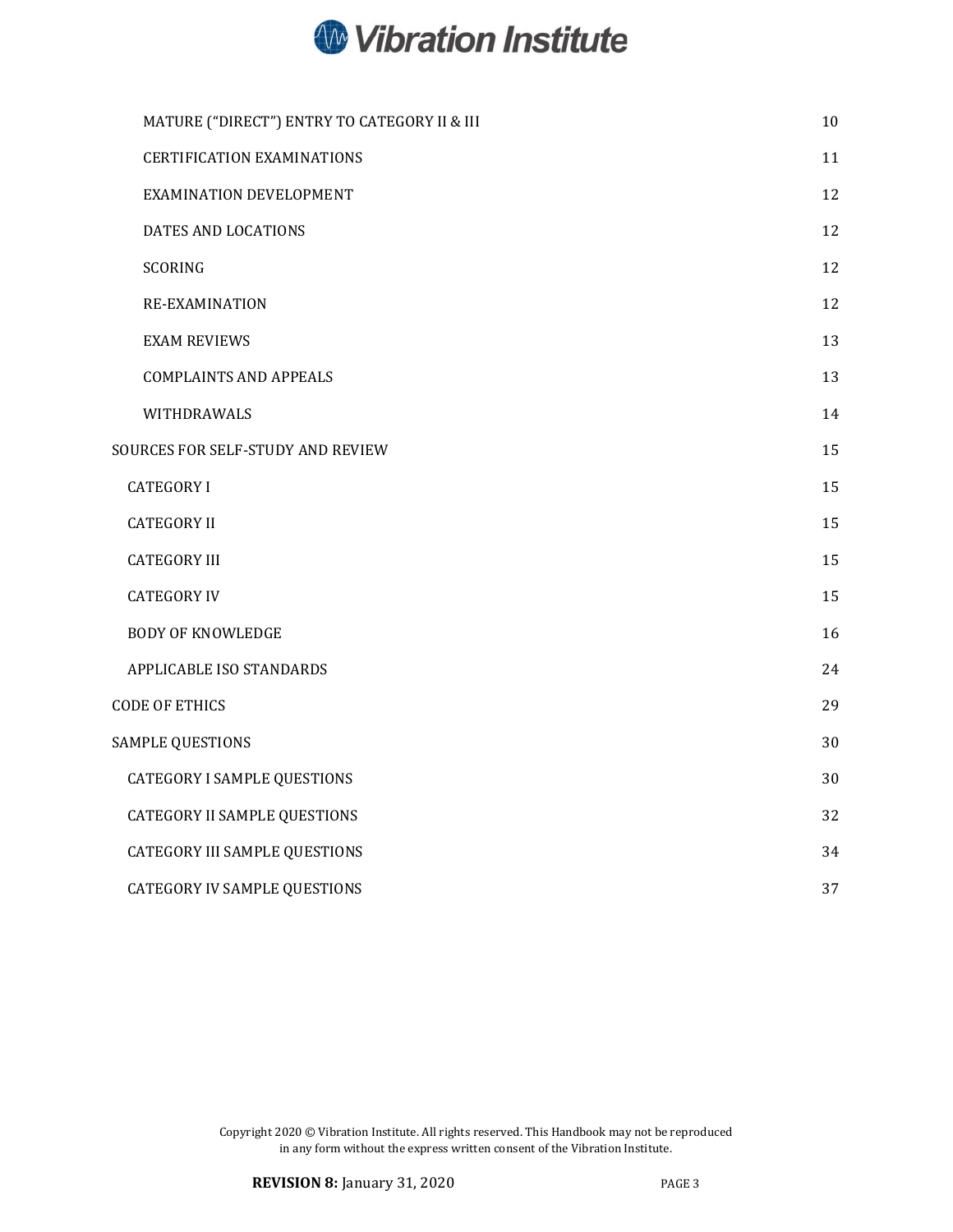

## ABOUT THIS CERTIFICATION HANDBOOK

The Vibration Institute Certification Handbook contains a description of the Institute's certification program for Vibration Analyst.

The Vibration Institute Certification Program for Vibration Analyst is an ANAB-Accredited Personnel Certification Program – Accreditation #0845. ANAB is the ANSI National Accreditation Board. The accreditation by ANAB assures that the Institute's certification program is valid, reliable, impartial, and provides fair and equal access to the certification policies and procedures that assess the qualifications of candidates on a standardized basis. The Certification Handbook includes information on:

- Benefits
- Recognition
- Terms of certification
- Body of knowledge for certification
- Recommendations for education, and requirements for training and experience
- Examination requirements
- Sources for self-study and review
- Sample test questions

#### SCOPE

The Vibration Institute's certification program provides third-party conformity assessment of individuals to determine their competence as a Vibration Analyst at a given category. If determined to have attained the minimum requirements, the Vibration Institute, as an accredited third-party conformity assessment body, issues a five-year certificate to the individual. There are four categories of certification.

When a certificate is issued, the Vibration Institute attests to the minimum qualification of a candidate as defined in ISO 18436-2 and this Handbook. The employer or self-employed individual is responsible for the authorization to perform machinery condition monitoring and diagnostics and, as a result, is responsible for the quality and validity of their work.

In order to assure continued competence, ISO standards require periodic recertification either by reexamination or renewal (i.e. providing evidence of continued work experience and ongoing qualifying professional development). Currently, that period is five years.

Thank you for considering the Vibration Institute's certification program. We hope that you will benefit both professionally and personally from the distinction of being certified by the Vibration Institute.

Sincerely,

al will. Robert J. Sayer, PE David Corelli President Technical Director-Certification Vibration Institute Vibration Institute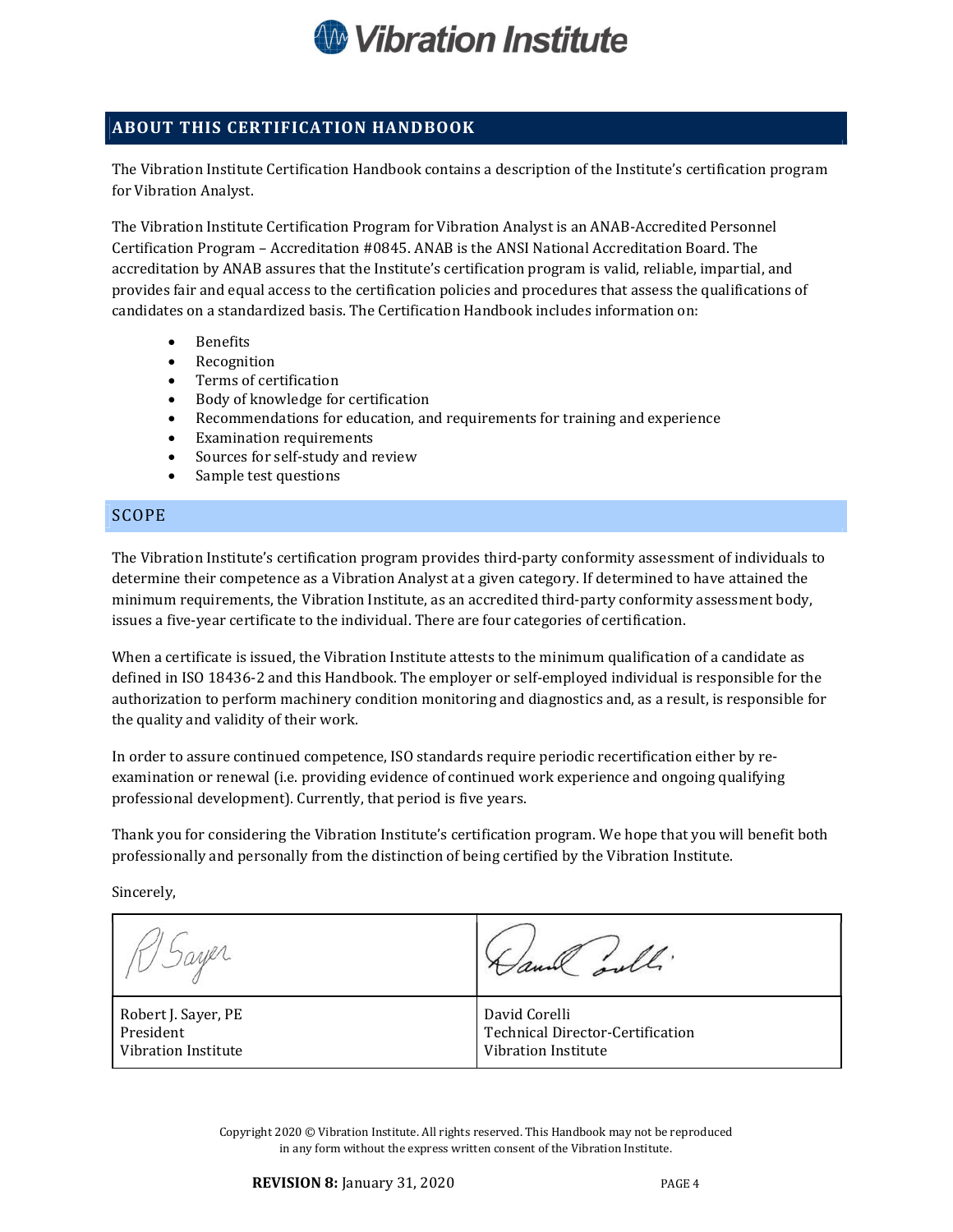

## ABOUT THE VIBRATION INSTITUTE

### MISSION

The mission of the Vibration Institute is to disseminate practical information on evaluating machinery behavior and condition without commercial interest. The Institute offers programs including education, training, and certification. Opportunities for exchanging technical knowledge, information, procedures, and data are offered through meetings, formal training, publications, and networking.

#### HISTORY

The Vibration Institute evolved from an idea more than 40 years ago by the late Michael Blake of Lovejoy, Inc. He believed strongly that an organization was needed that would allow individuals from any industry to share information about measuring and analyzing vibration, even though vibration technology was not then being widely used in predictive maintenance. In 1967 Blake organized, and Lovejoy sponsored, a small symposium for exchanging information about the techniques then being used to measure vibration. In 1972 the late Pat Hennessy, President of Lovejoy, assumed the responsibility and expense of incorporating the nonprofit Vibration Foundation. The Foundation was reorganized in 1973 into the Vibration Institute. Hennessy, Blake, Charlie Jackson, and Ron Eshleman were among the original Board of Directors given the challenge of making something of the Institute and the "Blake Concept." After 1973 the Institute evolved into a service organization providing membership, training, and the opportunity to exchange concepts and ideas about vibration measurement and analysis.

In 1992 a Certification Committee was formed by the Vibration Institute to consider a program for certification of individuals in machinery vibration. Committee members included practicing vibration analysts active in a broad spectrum of disciplines – machine tool; pulp, paper, and printing; petrochemical; power; and consulting. The motivations for the establishment of the certification program were personal, client and corporate acknowledgement, and recognition of levels of expertise. The consensus of the Committee was that certification would add credibility to the vibration profession. The Vibration Institute committee developed a certification Scheme with 3 levels of certification. This Scheme became the basis for the international Standard ISO 18436-2, which is, the de facto standard in the world today for vibration analysts in condition monitoring. In January 2003 the Institute officially adopted ISO 18436-2 as the Body of Knowledge for our certification program and changed from offering three (3) levels of certification to four (4) categories.

#### CERTIFICATION (SCHEME) COMMITTEE

The Certification Committee, also known as the Scheme Committee, is comprised of Vibration Institute certificate holders who represent industry, academic, and government interests. The Certification Committee member term is three years and is renewable based on interest, attendance, and participation in committee work. The committee meets two to three times per year and the members are practicing vibration analysts and experienced technicians in machine condition monitoring and diagnostics. Duties of committee members include participation in the ISO committee to update 18436 Standards, cut-score studies, item (question) and examination development, item analysis, and certification policy development. The committee also has the responsibility of periodic evaluation of the certification scheme including expanding or reducing its scope.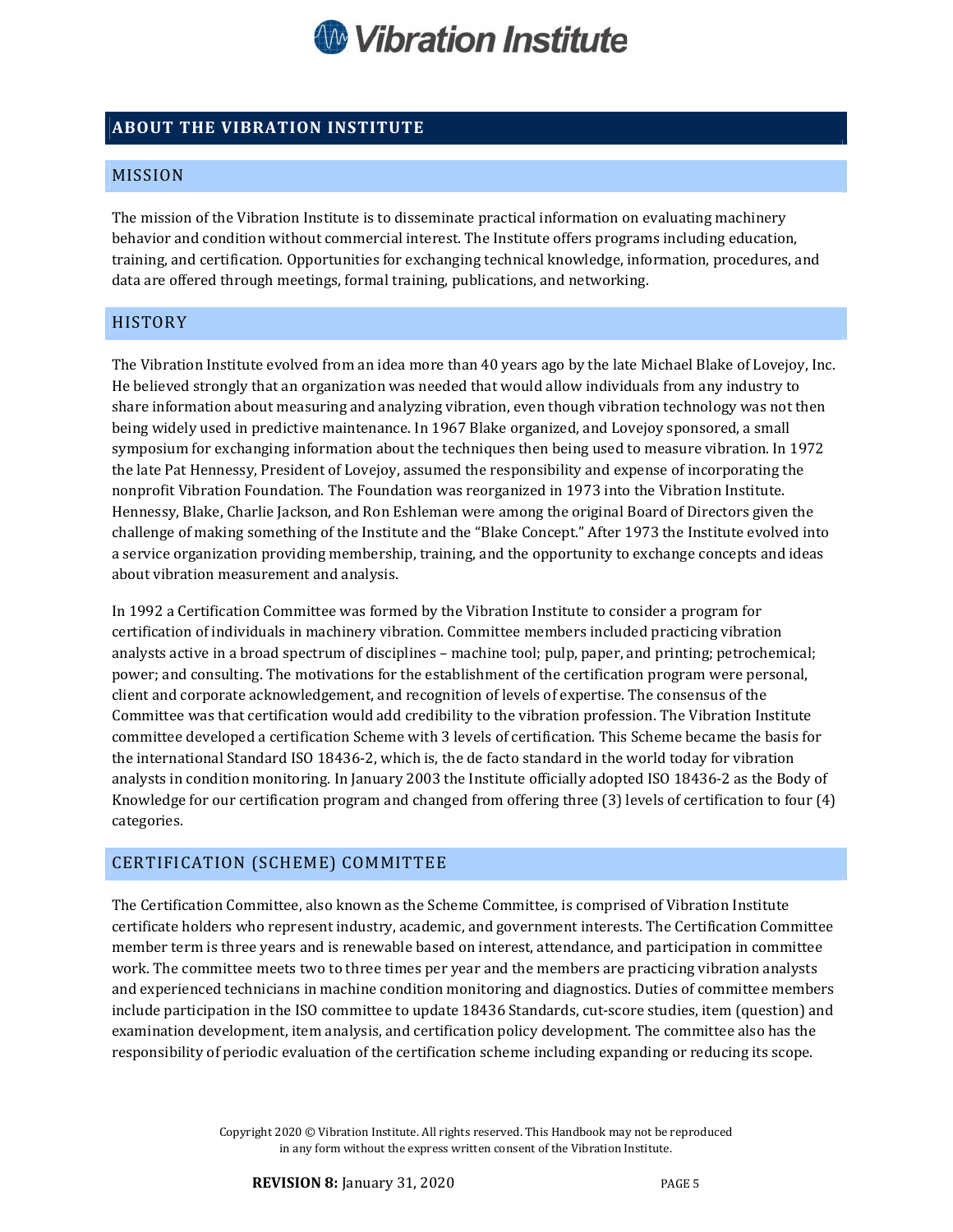

Members of the Certification Committee are required to sign an agreement that ensures confidentiality, ethics, and competency and are also required to avoid situations where a conflict of interest may occur and when outside commercial interests may pose a potential threat. If you are interested and feel you are qualified to participate on the committee, contact the Vibration Institute.

## AMERICANS WITH DISABILITIES ACT (ADA)

The Vibration Institute complies with the following requirements of the ADA:

- The use of handicapped accessible facilities
- The removal of "readily achievable" physical barriers in meeting rooms.
- The provision of auxiliary aids and services to assure effective communication.
- The modification of the Institutes policies, practices, and procedures applicable to candidates to enable disabled individuals to participate equally in the program. For example, persons visually, vocally, or language (English) handicapped.

#### EQUAL OPPORTUNITY EMPLOYER AND CERTIFYING BODY

The Vibration Institute is an equal opportunity employer and assessor of candidates without discrimination due to age, sex, sexual orientation, race, religion, or ethnicity.

#### ACCREDITATION

The Vibration Institute is an accredited, third party Certifying Body for the certification of persons in the area of vibration condition monitoring and diagnostics. The Institute is accredited to ISO/IEC 17024 by ANAB (ANSI National Accreditation Board) in accordance with both ISO 18436-1 and ISO 18436-2.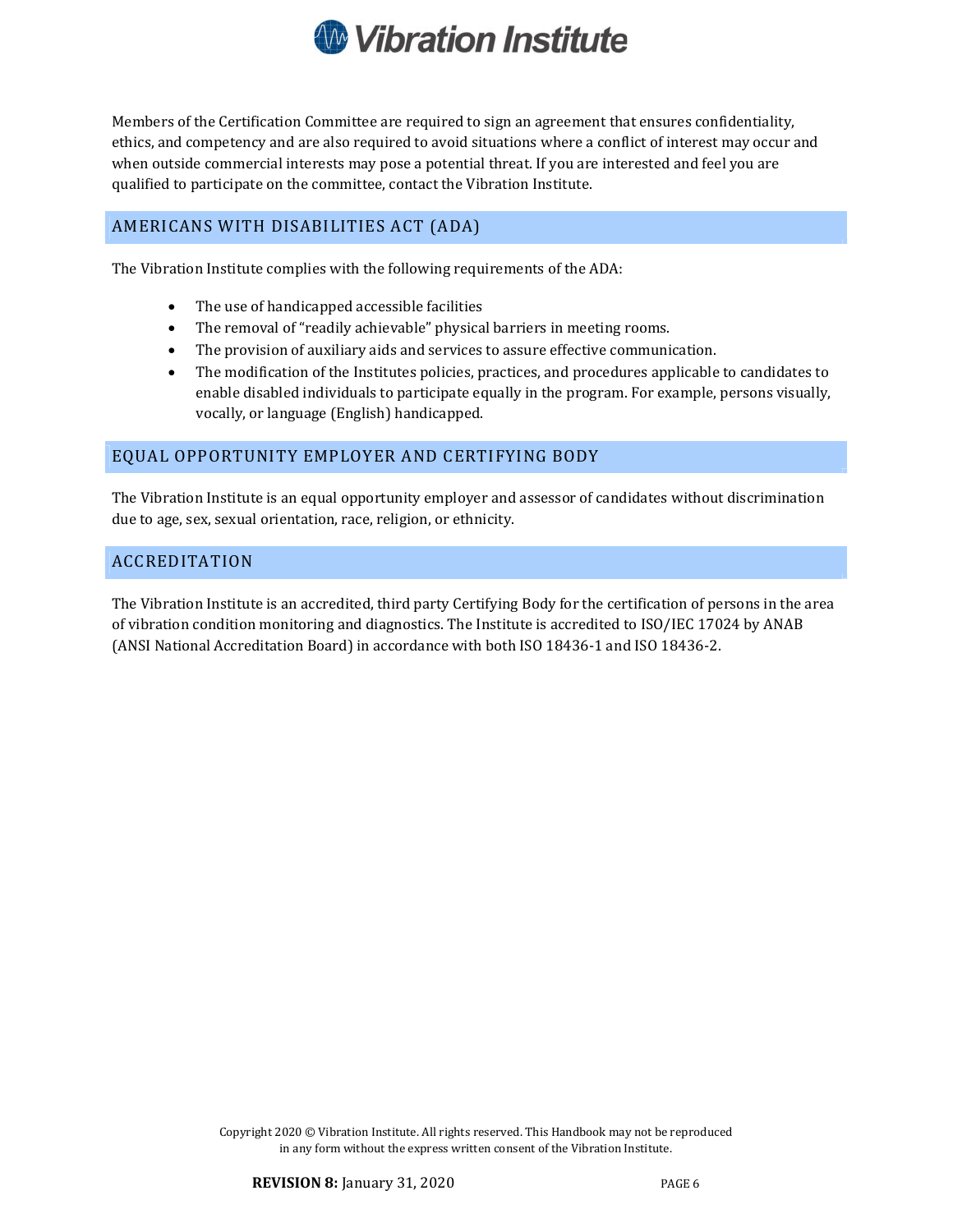

## VIBRATION ANALYST CERTIFICATION PROGRAM

#### PROGRAM DEVELOPMENT AND ORGANIZATION

The Vibration Institute's Certification Scheme for Vibration Analyst was developed by, is maintained by, and is governed by a committee representing various industries and is used worldwide. The Vibration Institute's Certification Program follows ISO 18436, Condition monitoring and diagnostics of machines - Requirements for qualification and certification of personnel – Part 1: Requirements for certifying bodies and the certification process; Part 2: Vibration condition monitoring and diagnostics.

## **BENEFITS**

The Vibration Institute's Certification Program is a focal point for acknowledging the capability and motivation of individuals in the vibration field. It provides professional recognition by clients, employers, and colleagues and acknowledgment of proven capability in the category certified.

#### RECOGNITION

Certified individuals are listed annually, by certification category, in Vibrations magazine and on the Institute's website at www.vi-institute.org. Certificates, and photo identification cards upon request, are issued by the Institute at the time of certification which contains relevant information about the category of certification of the individual. Additionally, ink stamps and embossers are also available to certified individuals. Please contact the Vibration Institute for more information.

## TERM OF CERTIFICATION AND RECERTIFICATION

Certification is valid for five years. Recertification is required every five years by either reexamination or renewal. Renewal requires providing the Vibration Institute written evidence of ongoing satisfactory vibration related work experience and qualifying professional development. The Vibration Institute will attempt to notify certificants of their expiration date in advance so they can submit the required recertification application and not have a lapse in their certification. However, it is the responsibility of the certificants to renew even if they do not receive notification by the Institute (e.g. contact information has changed). If a certificant does not recertify by their certification expiration date, they are no longer certified and cannot state so until they are recertified.

If an individual passes a higher category exam during their 5-year certification period, a new five-year period begins before recertification/renewal is required.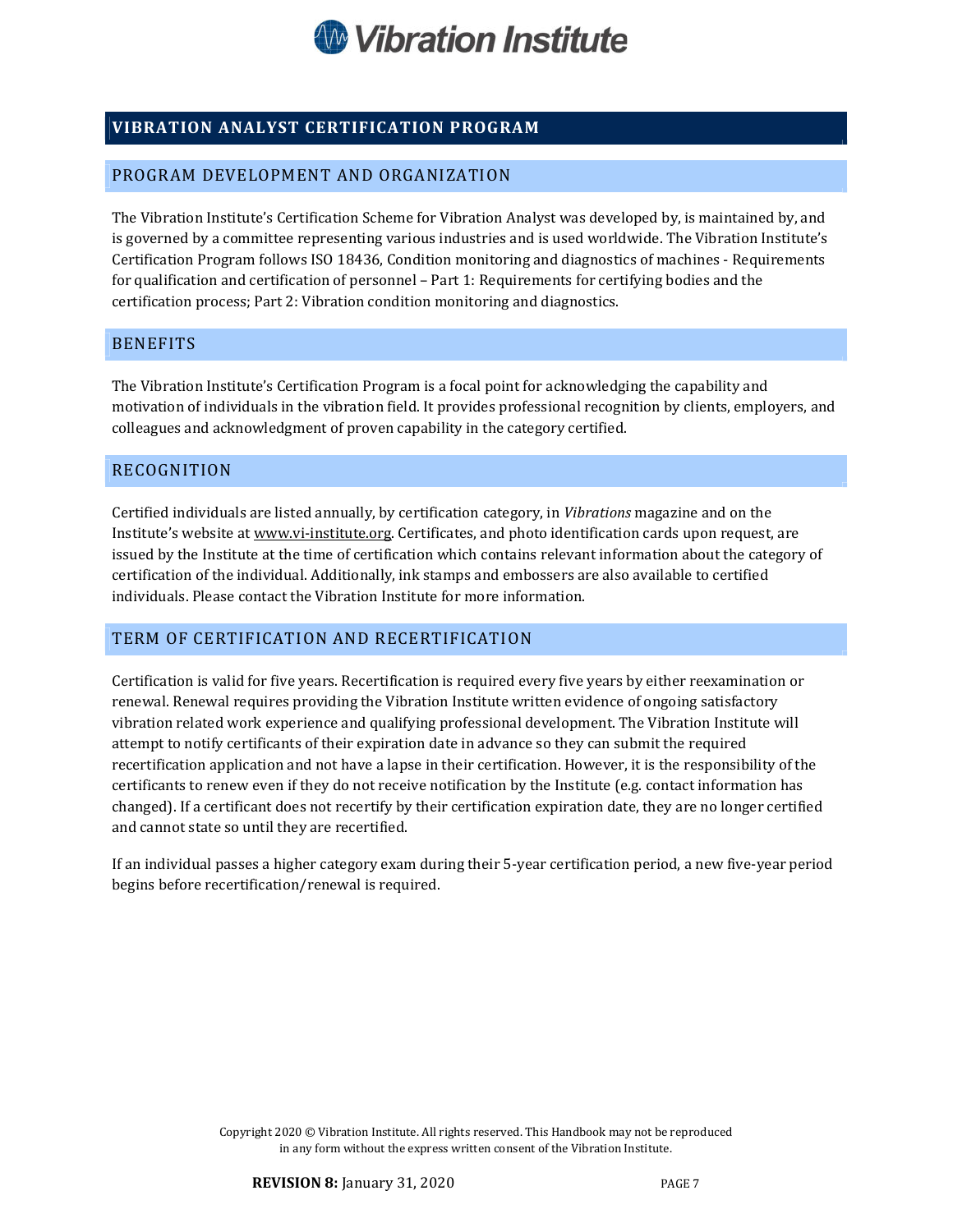

## CAPABILITIES OF CERTIFIED VIBRATION ANALYSTS

## CATEGORY I CERTIFIED PERSONS

...shall be capable of safely collecting routine route data using a data collector. They must know the basic principles of mechanical vibration, including, units of measures used for condition monitoring of machinery. They are to be capable of performing reliable pre-determined single channel vibration measurements, comparing such measurements against pre-established alarms, identification of errors in collected data, reporting on visual observations on the condition of equipment, and transferring collected data to a computer-based system.

## CATEGORY II CERTIFIED VIBRATION ANALYSTS

...shall have all the knowledge and capability of a Category I Certified Person. They shall be capable of defining routine data collection activities including acquisition and analysis settings using basic signal analysis, collecting extra test points when unusual conditions exist, performing single channel impact tests, interpreting and evaluating test results in accordance with specifications and standards, diagnosing common faults, and recommending basic corrective actions. The Analyst shall be aware of and capable of recommending alternate condition monitoring technologies to verify issues raised as a result of routine condition monitoring.

#### CATEGORY III CERTIFIED VIBRATION ANALYSTS

...shall have all the knowledge and skills of a Category II Vibration Analyst and be able to provide technical knowledge and instruction to lower level analysts. A Category III Vibration Analyst shall have an in-depth knowledge of the principles and techniques machinery vibration analysis including single channel spectra, time waveforms, orbits, basic operating deflection shapes, and acceleration enveloping. They shall be qualified to design, direct, and manage routine condition monitoring programs, to conduct non-routine fault analyses, and to understand and direct alternative condition monitoring technologies to investigate and verify issues not resolved by vibration analysis. The Analyst shall be able to direct machinery corrective actions including rotor balancing and to recommend restrictions in machine operation.

## CATEGORY IV CERTIFIED VIBRATION ANALYSTS

...shall have all the knowledge and skills of a Category III Vibration Analyst and in-depth knowledge, skills, and experience in the diagnosis and correction of machine faults using basic mechanical vibration theory, signal analysis, multi-channel spectral analysis, rotor and gas pulsation dynamics, and isolation and damping techniques. They shall be able to apply parameter identification techniques to determine natural frequencies, mode shapes, damping, and operating deflection shapes; to conduct two-plane balancing; to recommend machine mounting corrective actions including design modifications, resilient mounting, and foundation redesign; and to interpret published codes and standards.

A table showing the basic subject and topics required for each category of certification is included in this Handbook. For more detail on the Body of Knowledge, see ISO 18436-2:2014. Note: The Standard is a copyright of ISO and thus must be purchased from them.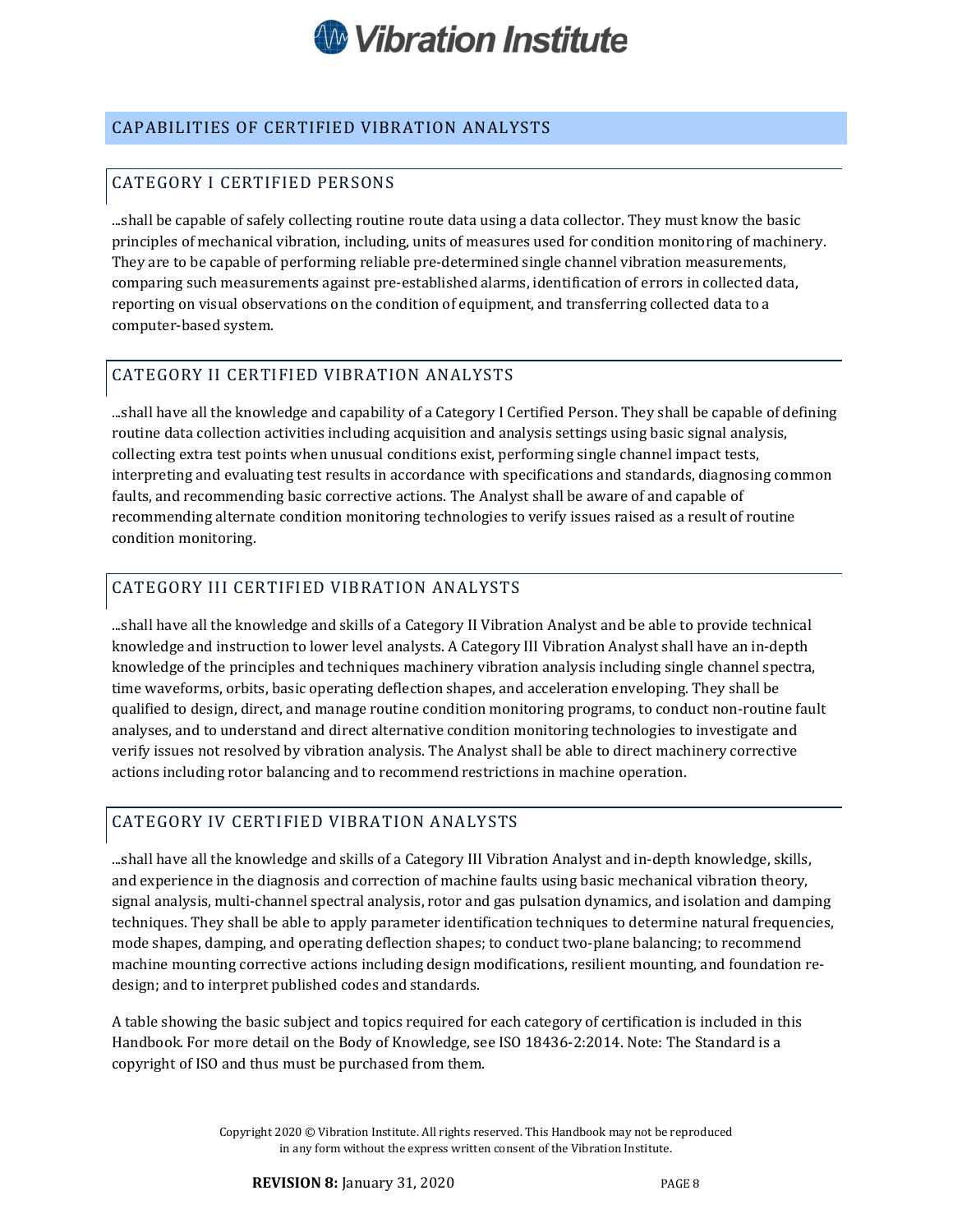

#### SURVEILLANCE

The Vibration Institute randomly conducts surveillance of exams and proctors to ensure that proper procedures have been followed. The Institute also conducts surveillance when a potential issue is suspected.

#### CHEATING AND FORGERY

The Vibration Institute will not tolerate cheating of any kind, Forgery of Certificates or violations of the Code of Ethics www.vi-institute.org/code-of-ethics/ (view here or reference page 29). Anyone caught cheating, evolved in collusion, engaged in forgery of certificates, or violating the Code of Ethics will have one or more of the following sanctions levied on them: exam disqualified, certification revoked, banned on retaking a certification exam for some period of time.

#### RECOMMENDATIONS AND REQUIREMENTS FOR CERTIFICATION

It is important that candidates have a combination of education, training, and experience so that they understand the principles and procedures of machinery vibration monitoring and diagnostics. Recommendations and requirements covered in ISO 18436-2 are briefly reviewed in this section.

#### EDUCATION

There is no formal education requirement for sitting for any certification exam per ISO 18436-2, however, candidates are expected to be able to manipulate simple algebraic equations, use a basic scientific calculator, and be computer literate. It is recommended that candidates for Category I and Category II have a minimum high school education, and candidates for Category III and Category IV have minimum 2-year degree in mechanical engineering technology.

#### TRAINING HOURS

To be eligible to sit for (take) a certification examination applicants shall provide evidence of the successful completion of formal training (provided by a training body that conforms to the requirements of ISO 18436- 3), which has been based on the Body of Knowledge for each category (view here or reference page 16). Training should take the form of formal lectures, demonstrations, trainer-specified practical exercises, and/or distance-controlled self-study (e.g., correspondence courses).

In order for controlled self-study to qualify as training hours and per ISO 18436-3 "Requirements for training bodies and the training process", for any distance training/self-study, it is recommended that the candidate be assessed by the trainer or training organization to verify experience. Additionally, ISO 18436-3 requires that candidates take a closed book training examination, formulas sheets may be permitted, and upon completion, the trainer must provide a score and a written summary of the results.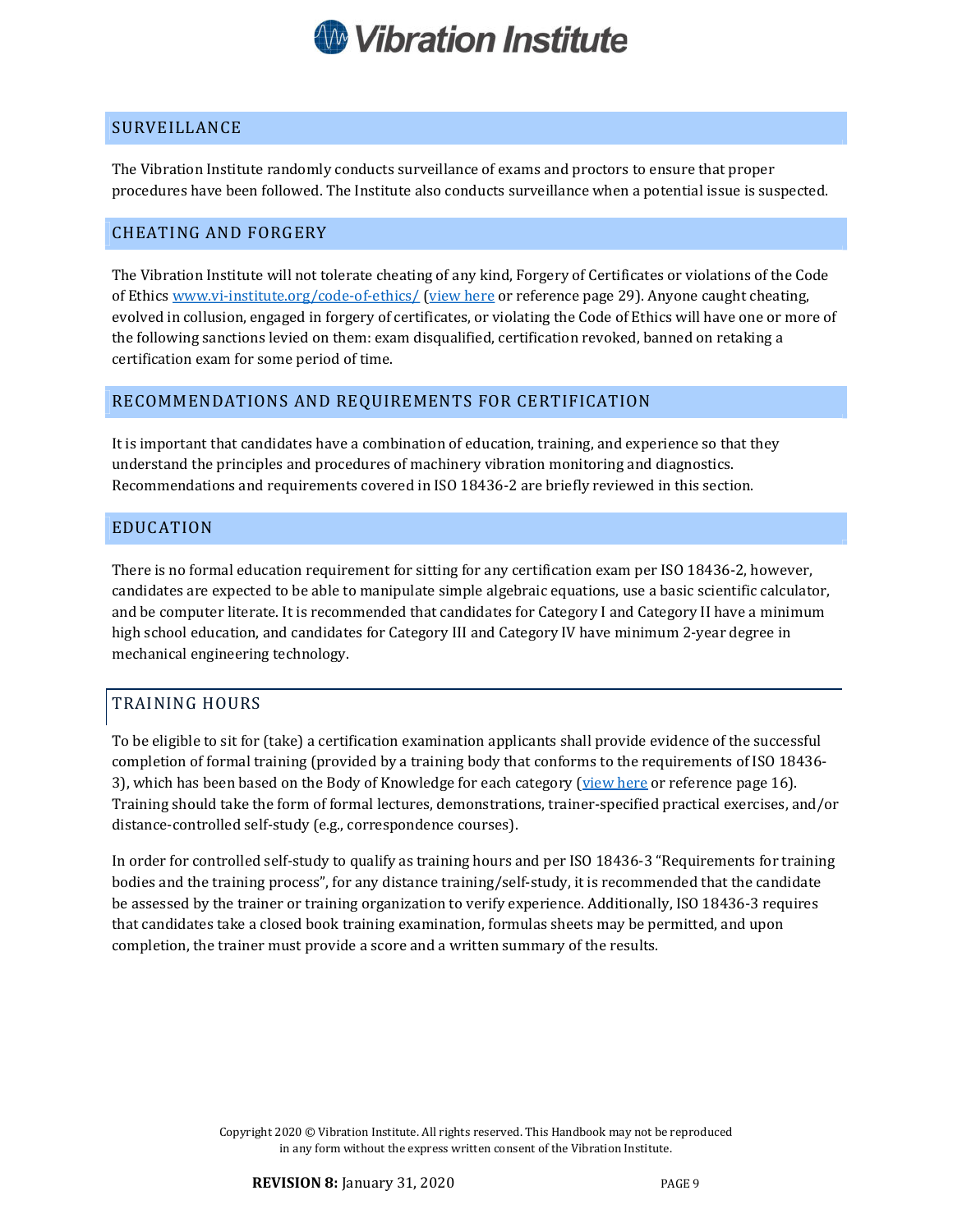

It is required that training time meet the minimums in Table 1 below:

#### Table 1 – Minimum Required Training Hours

| <b>Category I</b> | <b>Category II</b> | <b>Category III</b> | <b>Category IV</b> |
|-------------------|--------------------|---------------------|--------------------|
| 30 hours          | Category I +       | Category II +       | Category III +     |
|                   | 38 hours           | 38 hours            | 64 hours           |

Sources of technological information are listed in the Sources for Self-Study and Review on page 15 in this Handbook.

## ADDITIONAL TRAINING

ISO 18432-2 recommends but does not require additional training on machine knowledge. It recommends machinery and component training, or equivalent on the job training of at least  $\frac{1}{2}$  the duration of the required training. This is important training that should be considered seriously by the candidate. The Vibration Institute does include exam questions related to machinery knowledge.

## EXPERIENCE

To be eligible to sit for an exam, candidates shall provide evidence of experience in the field of machinery vibration condition monitoring and diagnostics. For category IV candidates, validation may be acquired from another category IV practitioner or their company manager. The minimum required experience can be found in Table 2 below:

#### Table 2 – Minimum Required Experience in Months

| <b>Category I</b> | <b>Category II</b> | <b>Category III</b> | <b>Category IV</b> |
|-------------------|--------------------|---------------------|--------------------|
|                   | 18                 | 36                  | 60                 |

## MATURE ("DIRECT") ENTRY TO CATEGORY II & III

Mature Entry to Category II: A certification candidate may skip the Vibration Institute Category I examination, certification, and formal training requirements for Category I, and apply directly for Category II certification if they meet any one of the following criteria. Candidates must still meet the 38-hour training requirement for Category II and one of the following criteria:

- Has a 4-year degree from a college or university plus 12 months experience
- Has a 2-year technical degree from a college or university plus 12 months experience
- Has 3 or more years of work experience in vibration analysis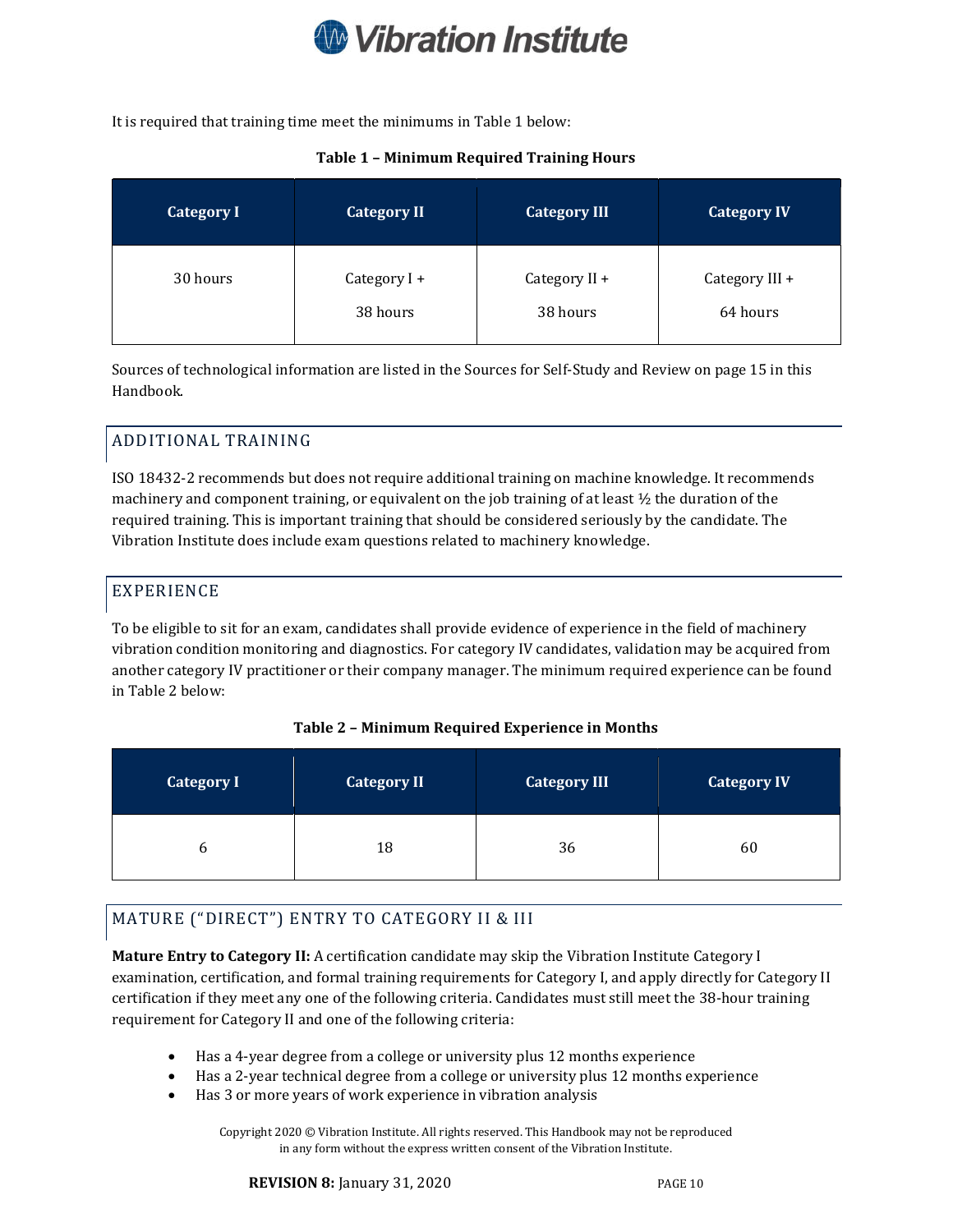

Mature Entry to Category III: A certification candidate may skip the Vibration Institute Category II examination, certification, and formal training requirements for Category II, and apply directly for Category III certification if they meet any one of the following criteria. Candidates must still meet the 38-hour training requirement for Category III and one of the following criteria:

- Has a 4-year degree from a college or university plus 5 years experience
- Has a 2-year technical degree from a college or university plus 6 years experience
- Has 7 or more years of work experience in vibration analysis

## CERTIFICATION EXAMINATIONS

Candidates are required to answer a number of multiple-choice questions based on the job descriptions in Section 4 of ISO 18436-2, the subject and topics in Annex A of ISO 18436-2, and machinery knowledge as described in Section 5.3.2 of ISO 18436-2 as deemed necessary by the Institute's Certification Committee. The topics are summarized for each category in the Body of Knowledge stated on page 16 in this Handbook, however, it is not a substitute for ISO 18466-2, which is available from ISO. Exam items (questions) are of a practical nature and cover the concepts, principles, and applications necessary to conduct machinery vibration measurements. Mathematical calculations are required, as is a capability to interpret tables, plots, and charts as given in the sample questions beginning on page 30 in this Handbook.

|                     | <b>Number of Questions on Exam</b> | <b>Time Allowed to Complete Exam</b> |
|---------------------|------------------------------------|--------------------------------------|
| <b>Category I</b>   | 63                                 | 2 hours                              |
| <b>Category II</b>  | 105                                | 3 hours                              |
| <b>Category III</b> | 105                                | 4 hours                              |
| <b>Category IV</b>  | 63                                 | 5 hours                              |

#### Table 3 – Exam Details by Category

All Institute examinations contain questions for beta testing. These extra questions (one per 20 examination questions) are present on all certification examinations and are unknown to the candidate.

Pertinent equations are supplied for the closed-book examinations and reference materials are not permitted in the examination room. All calculations must be completed on the examination. It is recommended that candidates bring both pens and #2 pencils (HB lead) to the examination. For exams that use a bubble style answer sheet (i.e., pencil in the rectangle corresponding to the selected answer), a #2 pencil is required. A basic scientific calculator is required for Category II, III, & IV exams and is recommended for Category I. The calculator cannot be programmable, have text editing capability, or have any communication capability whatsoever. Smartphones cannot be used.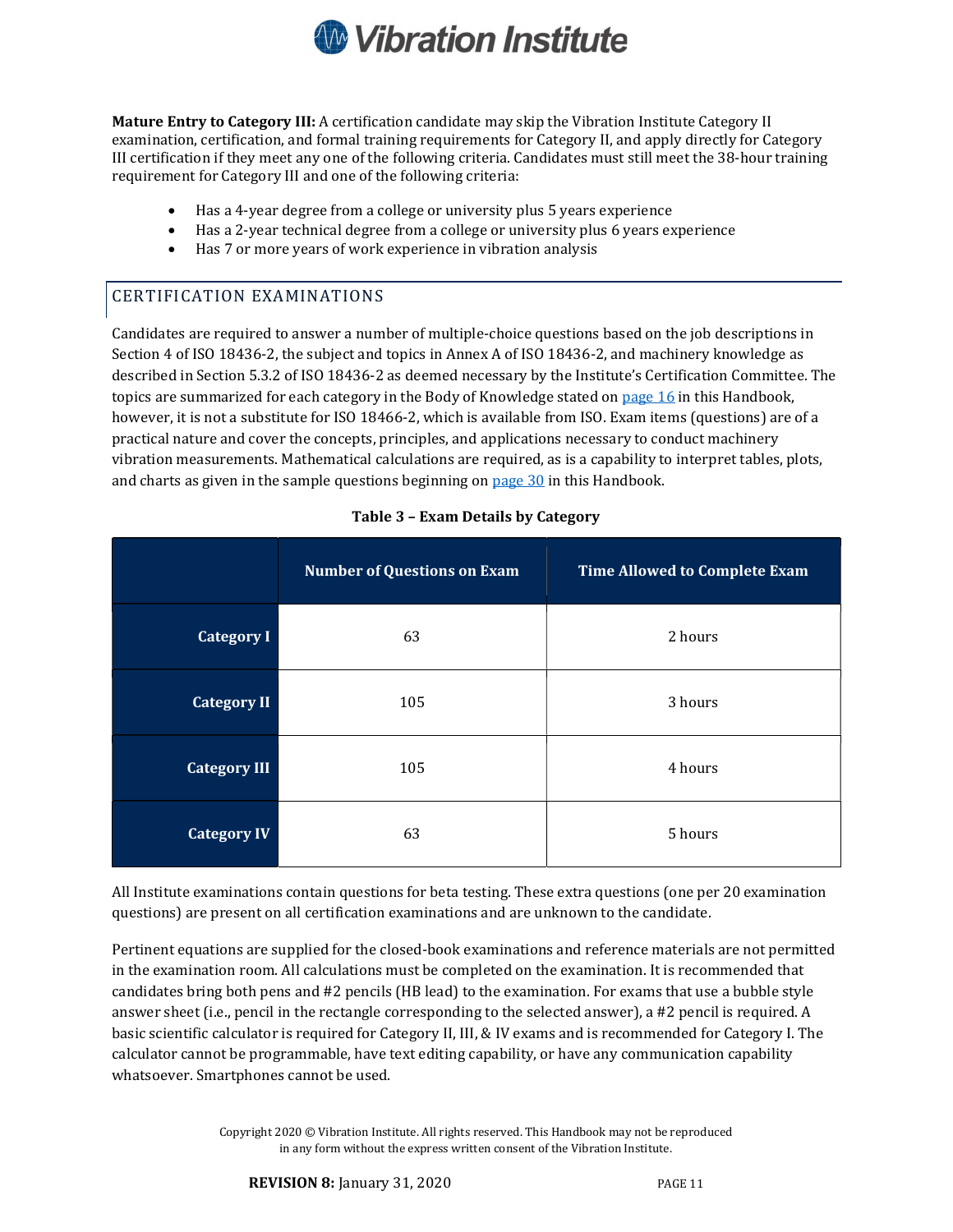

For detailed instructions, contact the Vibration Institute at (630) 654-2254 or review the information on the Institute's website at www.vi-institute.org.

## EXAMINATION DEVELOPMENT

The Vibration Institute Scheme Committee utilizes normally accepted psychometric methods to develop fair, valid and reliable examinations that assess the qualifications of candidates to determine if they meet the minimum requirements for certification at a given category. These methods include intense review of all items (questions) for category selection, difficulty, topic applicability, readability, validity, reliability, and cognitive levels. Examination item statistics are monitored to verify their difficulty and effectiveness. Any item that does not meet Vibration Institute minimum statistical requirements are retired or reworked. Examinations are evaluated by the Certification Committee, subject matter experts, to determine cut score (minimum passing score) that reflect the minimum knowledge to pass a given Category examination.

Please note that all candidates who score the minimum or higher score receive the same Certificate; therefore, the actual score received, other than being above the minimum, has no bearing on receipt of a Certificate. The Institute follows ISO 18436-1 which prohibits the release of any examination scores.

#### DATES AND LOCATIONS

Examinations for Vibration Analyst in categories I-IV are scheduled the day following Vibration Institute training courses, at the Vibration Institute Annual Training Conference (VIATC), and at various other sites during the year. An examination schedule and an "Application for Examination and Certification of Vibration Analysts per ISO 18436-2:2014" (VI Form CF009) is available from the Vibration Institute office and online at www.vi-institute.org.

## SCORING

In order to have a valid and reliable exam, the cut score (i.e., minimum passing score) cannot be set arbitrarily. Some organizations arbitrarily set the cut score at 70% just because the example in ISO 18436-2 uses this number, however, this is not a valid way of setting a cut score and, more importantly, is not defensible. Vibration Institute cut scores are determined by the Scheme Committee along with a psychometrician using the widely accepted Angoff Method. Thus, the passing score varies somewhat from exam to exam based on the difficulty of the items that make up the exam.

#### RE-EXAMINATION

A candidate who fails to obtain the passing grade required for recognition (certification) may be re-examined twice, provided that the re-examinations take place not sooner than 30 days after the previous examination and within 1-year of the previous examination. A candidate who fails three consecutive attempts shall be excluded from reassessment for 12 months. Such a candidate shall be required to reapply as a new candidate. If the candidate fails a 4th time, they must wait a minimum of 12 months before reapplying and must also take a relevant vibration class with a minimum duration of 24 class hours. Candidates that subsequently failure at the same category are required to repeat the requirements for a 4th failure.

Candidates who have their certification revoked for reasons of unethical behavior as described in part in the CHEATING and FORGERY section of this Handbook must wait a minimum of 12 months and possibly longer,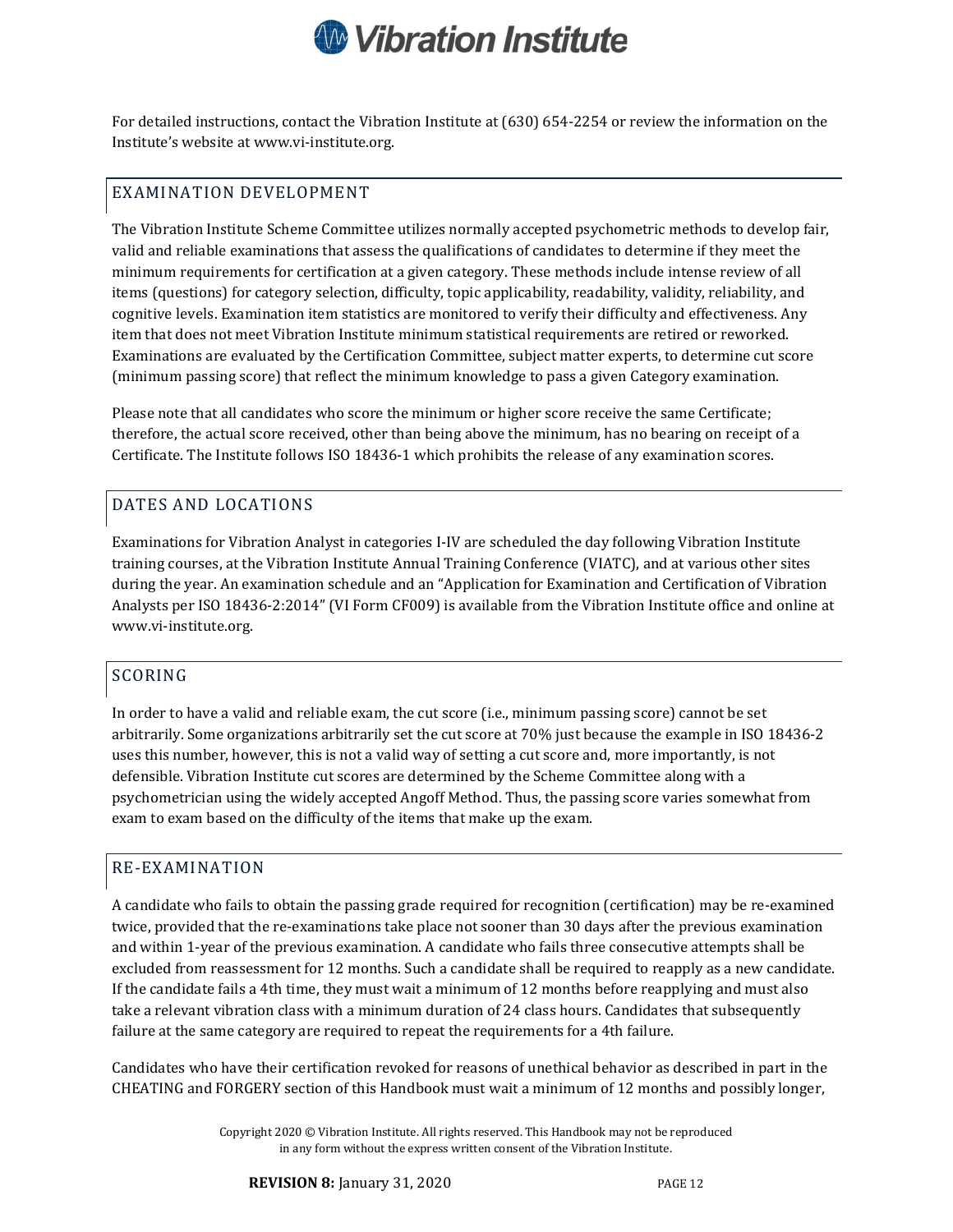

depending on the situation, before applying for reexamination. In severe cases of repeated cheating and forgery, the candidate may be banned from taking another certification exam permanently.

It is highly recommended that candidates who want to retest contact the Vibration Institute and request an Exam Review if they have not already done so.

## EXAM REVIEWS

Individuals who fail a certification examination may fill out a "Request for Examination Review" found on the Vibration Institute website and request a written review of their examination within five years of the test date. The applicant will be provided with a study guide relative to their performance on the examination that indicates the subject and topic areas requiring additional study. Please note that absolute scores cannot be provided.

#### COMPLAINTS AND APPEALS

Any examinee, candidate, certificant or individual may file a complaint or appeal in accordance with Vibration Institute certification procedure "Complaints and Appeals" (CP011). A complaint may involve the Institute's certification program or a certified individual. Appeals may involve the decision on disqualification, certification, or recertification.

Persons denied certification or disqualified for reasons of expiration, failure of examination, cheating, or other such reasons, may make written appeal using "Complaint or Appeal Form" (CF021) found on the Vibration Institute website under the certification section. Complaints and appeals will be reviewed confidentially and impartially. The reviewing authority reviews all available evidence and comes to a judgment in a fair and impartial manner.

- Appeals of failing an exam are reviewed by the Appeals Committee.
- Appeals for recertification by points denial are reviewed by the Technical Director of Certification.
- Appeals on exam items (questions) and/or supplied equations (suspected errors by the examinee) are reviewed by the Appeals Committee.
- Appeals on disqualification are reviewed by the Executive Director and Technical Director of Certification.
- Procedural complaints are reviewed by the Executive Director and Technical Director of Certification.
- Complaints regarding proctors or staff are reviewed by the Executive Director and Technical Director of Certification.

Any complaint or appeal ruling made by the Executive Director, Technical Director of Certification, or Appeals Committee can be appealed to the Vibration Institute Board of Directors in writing (email, letter, or fax). The Board of Directors will provide a decision to grant or deny the appeal based on the facts. Any decision made by the Vibration Institute Board of Directors is final.

Any complaint or appeal will be responded to within 90 of the receipt of the "Complaint or Appeal Form" (CF021).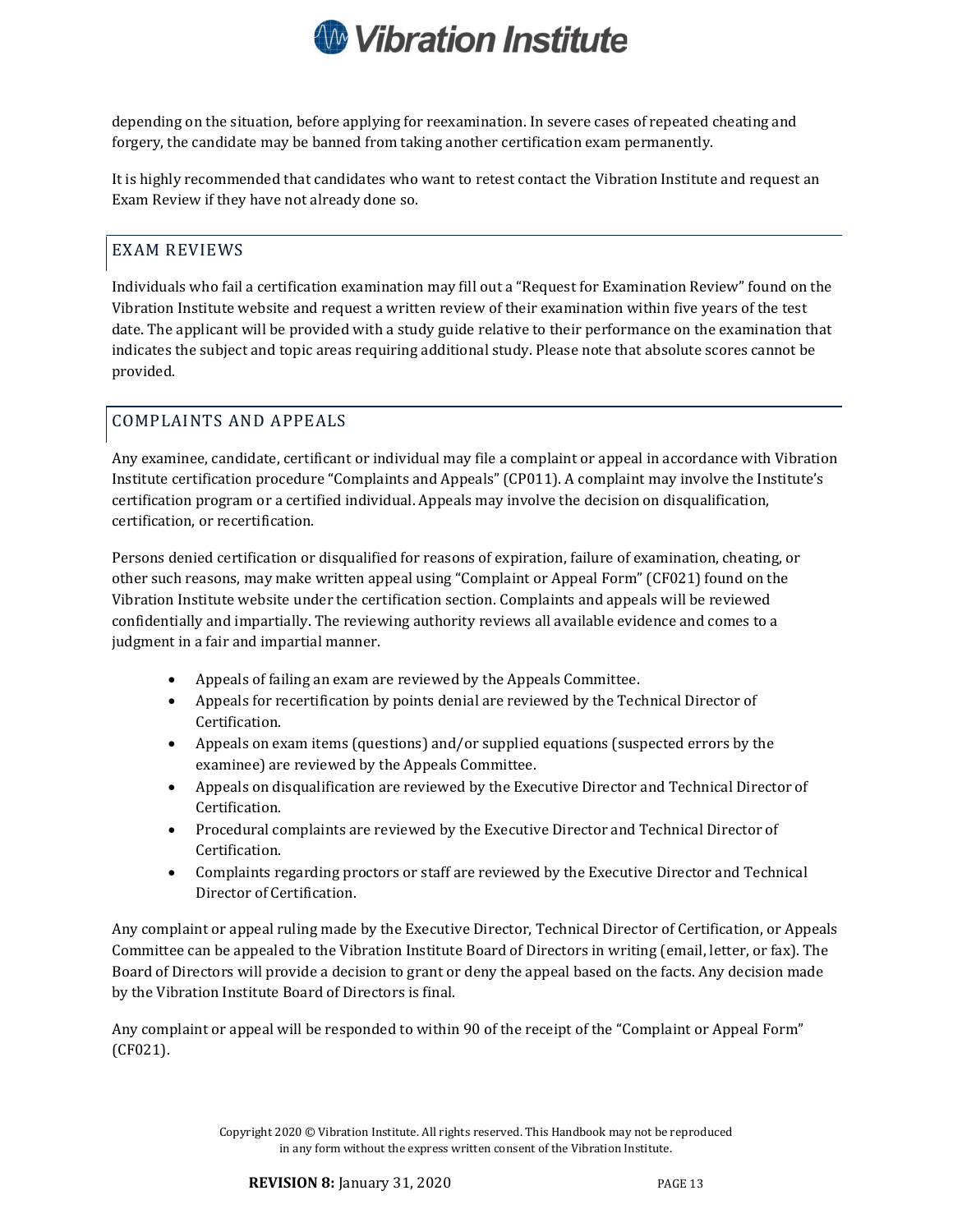

If the complaint is about a Vibration Institute certified individual, the certified individual will be notified by the Vibration Institute of the complaint lodged against them and given an opportunity to respond to the allegations.

If you have any questions about the Vibration Institute's Complaint and Appeals process, please contact the Vibration Institute Executive Director, Michael Long, CAE at mlong@vi-institute.org or by phone at 630-654- 2254.

## WITHDRAWALS

Certified individuals may resign their status by letter or by not completing the recertification process.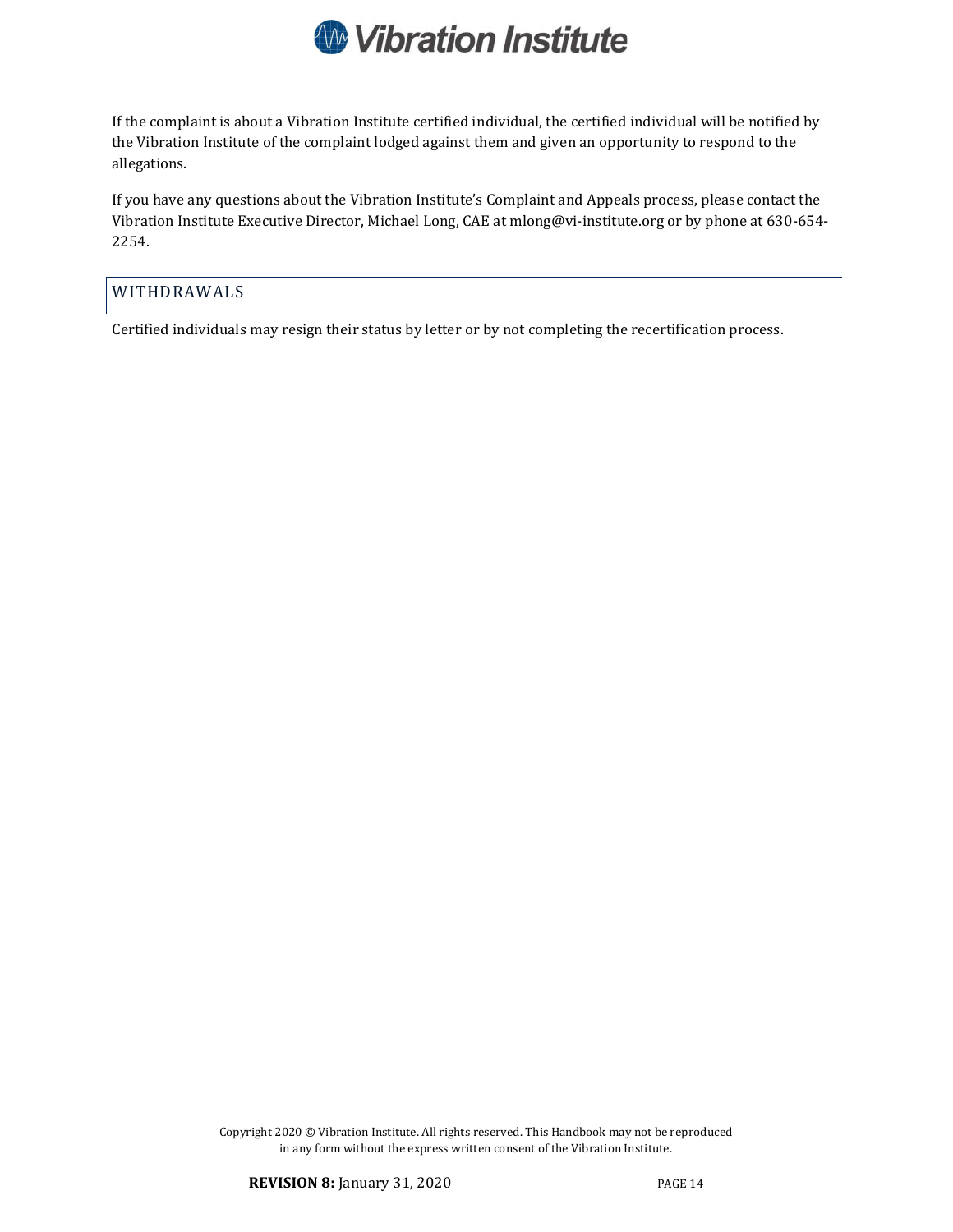

## SOURCES FOR SELF-STUDY AND REVIEW

### CATEGORY I

- Introduction to Machinery Vibrations, R.L. Eshleman, Vibration Institute (2009).\*\*
- Vibration Monitoring Handbook, C.W. Reeves, Coxmoor Publishing (1998).

#### CATEGORY II

- Basic Machinery Vibrations, R.L. Eshleman, VI Press (1999). \*\*
- Basic Technical Mathematics with Calculus, 10th edition, A.J. Washington, Pearson, Boston (2013).

#### CATEGORY III

- Machinery Vibration Analysis, R.L. Eshleman, Vibration Institute (2002). \*\*
- The Simplified Handbook of Vibration Analysis, Vol. I, A.R. Crawford & S. Crawford, Computational Systems, Inc. (1992).
- The Bearing Analysis Handbook, J.I. Taylor & D. W. Kirkland, Vibration Consultants, Inc. (2004).
- Balancing of Rotating Machinery, R.L. Eshleman, Vibration Institute (2005). \*\*
- The Gear Analysis Handbook, J.I. Taylor, Vibration Consultants, Inc. (2000).

#### CATEGORY IV

- Advanced Vibration Analysis, N.L. Baxter, J.L. Frarey, and R. Kelm, Vibration Institute (2010). \*\*
- Advanced Vibration Control, Vibration Institute (2011). \*\*
- Harris' Shock and Vibration Handbook, 6th Edition, A.G. Piersol and T. L. Paez, McGraw-Hill (2010).
- Rotor Dynamics and Modeling notes, Vibration Institute (2012). \*\*
- Rotating Machinery Vibration, 2nd Edition, M.L. Adams, Jr., Marcel Dekker, Inc. (2010).
- Vibration Testing: Theory and Practice, 2nd Edition, K.G. McConnell, John Wiley & Sons (1995).
- Theory of Vibration with Applications, 5th Edition, W.T. Thomson & M.D. Dahleh, Pearson/Prentice Hall (1998).
- Vibration-based Condition Monitoring, Robert Bond Randall, Wiley (2011).
- Vibration Monitoring, Testing, and Instrumentation, C. de Silvia, CRC Press (2007).

#### \*All of these sources are available from the Vibration Institute.

\*\* Only available through Vibration Institute training/correspondence course registration.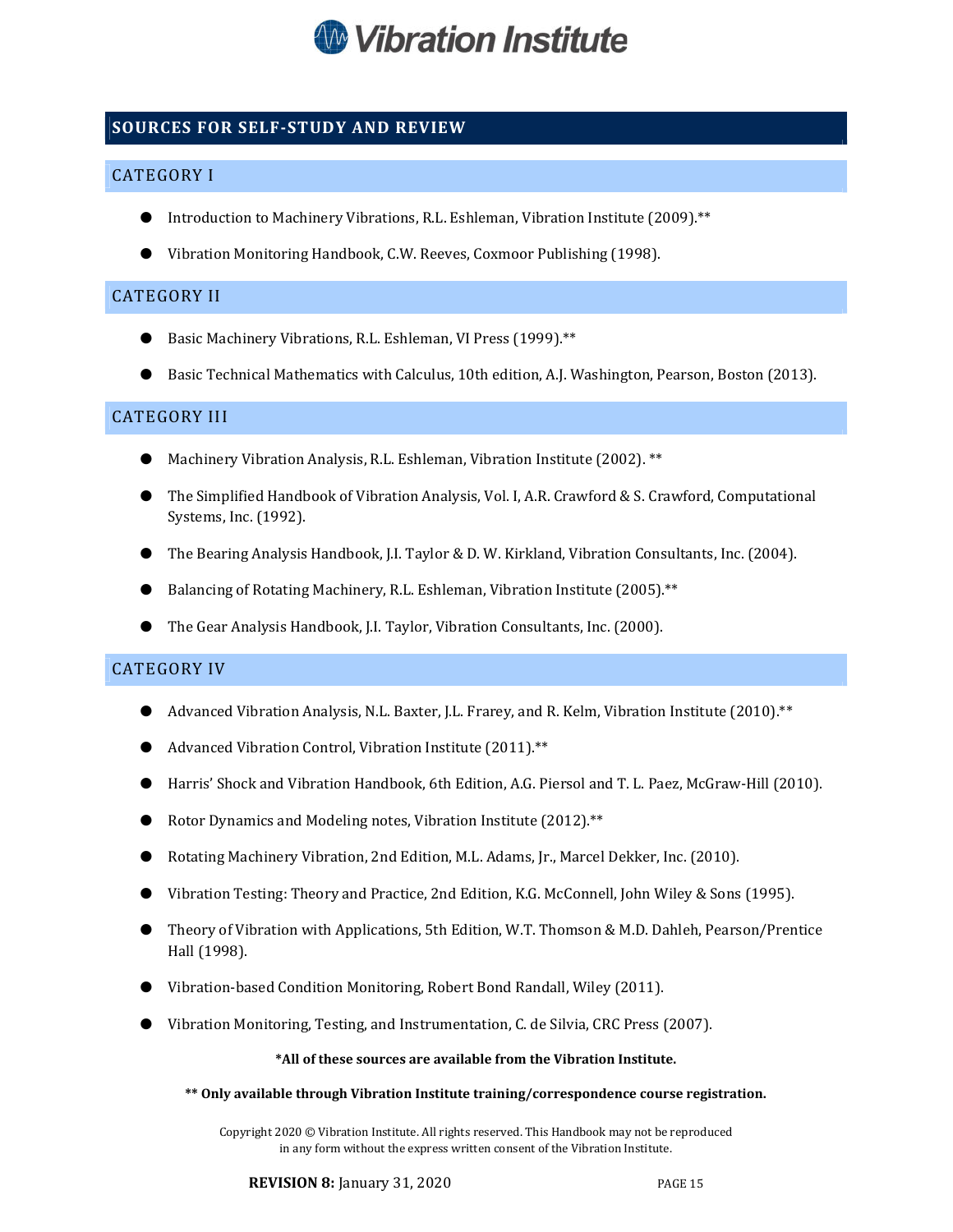

## BODY OF KNOWLEDGE

| <b>SUBJECT</b>                                    | <b>CATEGORY</b>    |                                                                                                                                                                                                                                                                                                                                                                                                                                                        |                    |                    |
|---------------------------------------------------|--------------------|--------------------------------------------------------------------------------------------------------------------------------------------------------------------------------------------------------------------------------------------------------------------------------------------------------------------------------------------------------------------------------------------------------------------------------------------------------|--------------------|--------------------|
| 1. Vibration Principles:                          | I                  | $\mathbf{H}% =\mathbf{H}(\mathbf{Q}^{T}\times\mathbf{R}^{T}\times\mathbf{R}^{T}\times\mathbf{R}^{T}\times\mathbf{R}^{T}\times\mathbf{R}^{T}\times\mathbf{R}^{T}\times\mathbf{R}^{T}\times\mathbf{R}^{T}\times\mathbf{R}^{T}\times\mathbf{R}^{T}\times\mathbf{R}^{T}\times\mathbf{R}^{T}\times\mathbf{R}^{T}\times\mathbf{R}^{T}\times\mathbf{R}^{T}\times\mathbf{R}^{T}\times\mathbf{R}^{T}\times\mathbf{R}^{T}\times\mathbf{R}^{T}\times\mathbf{R}^{$ | Ш                  | ${\sf IV}$         |
| <b>Basic motion</b>                               | X                  | X                                                                                                                                                                                                                                                                                                                                                                                                                                                      | $\pmb{\mathsf{X}}$ |                    |
| Period, frequency                                 | $\pmb{\mathsf{X}}$ | X                                                                                                                                                                                                                                                                                                                                                                                                                                                      | $\pmb{\mathsf{X}}$ |                    |
| Amplitude (Peak, peal-to-peak, RMS)               | $\pmb{\mathsf{X}}$ | X                                                                                                                                                                                                                                                                                                                                                                                                                                                      | $\pmb{\mathsf{X}}$ |                    |
| Parameters (Displacement, velocity, acceleration) | X                  | X                                                                                                                                                                                                                                                                                                                                                                                                                                                      | X                  |                    |
| Units, unit conversions                           | X                  | X                                                                                                                                                                                                                                                                                                                                                                                                                                                      | X                  |                    |
| Time and frequency domains                        | $\pmb{\mathsf{x}}$ | X                                                                                                                                                                                                                                                                                                                                                                                                                                                      | $\pmb{\mathsf{X}}$ |                    |
| Vectors, modulation                               |                    |                                                                                                                                                                                                                                                                                                                                                                                                                                                        | $\pmb{\mathsf{x}}$ | $\pmb{\mathsf{x}}$ |
| Phase                                             |                    | $\pmb{\mathsf{X}}$                                                                                                                                                                                                                                                                                                                                                                                                                                     | $\pmb{\mathsf{x}}$ | X                  |
| Natural frequency, resonance, critical speeds     | X                  | X                                                                                                                                                                                                                                                                                                                                                                                                                                                      | $\pmb{\mathsf{x}}$ | $\pmb{\mathsf{x}}$ |
| Force, response, damping, stiffness               |                    |                                                                                                                                                                                                                                                                                                                                                                                                                                                        | X                  | X                  |
| Instabilities, non-linear systems                 |                    |                                                                                                                                                                                                                                                                                                                                                                                                                                                        |                    | $\pmb{\mathsf{X}}$ |
| 2. Data Acquisition:                              | I                  | $\mathbf{H}% =\mathbf{H}^{T}\mathbf{v}^{T}\mathbf{v}^{T}\mathbf{v}^{T}+\mathbf{H}^{T}\mathbf{v}^{T}\mathbf{v}^{T}+\mathbf{H}^{T}\mathbf{v}^{T}\mathbf{v}^{T}$                                                                                                                                                                                                                                                                                          | Ш                  | ${\sf IV}$         |
| Instrumentation                                   | $\pmb{\mathsf{x}}$ | $\pmb{\mathsf{x}}$                                                                                                                                                                                                                                                                                                                                                                                                                                     | $\pmb{\mathsf{X}}$ | $\pmb{\mathsf{X}}$ |
| Dynamic range, signal to noise ratio              |                    |                                                                                                                                                                                                                                                                                                                                                                                                                                                        | $\pmb{\mathsf{X}}$ | $\pmb{\mathsf{X}}$ |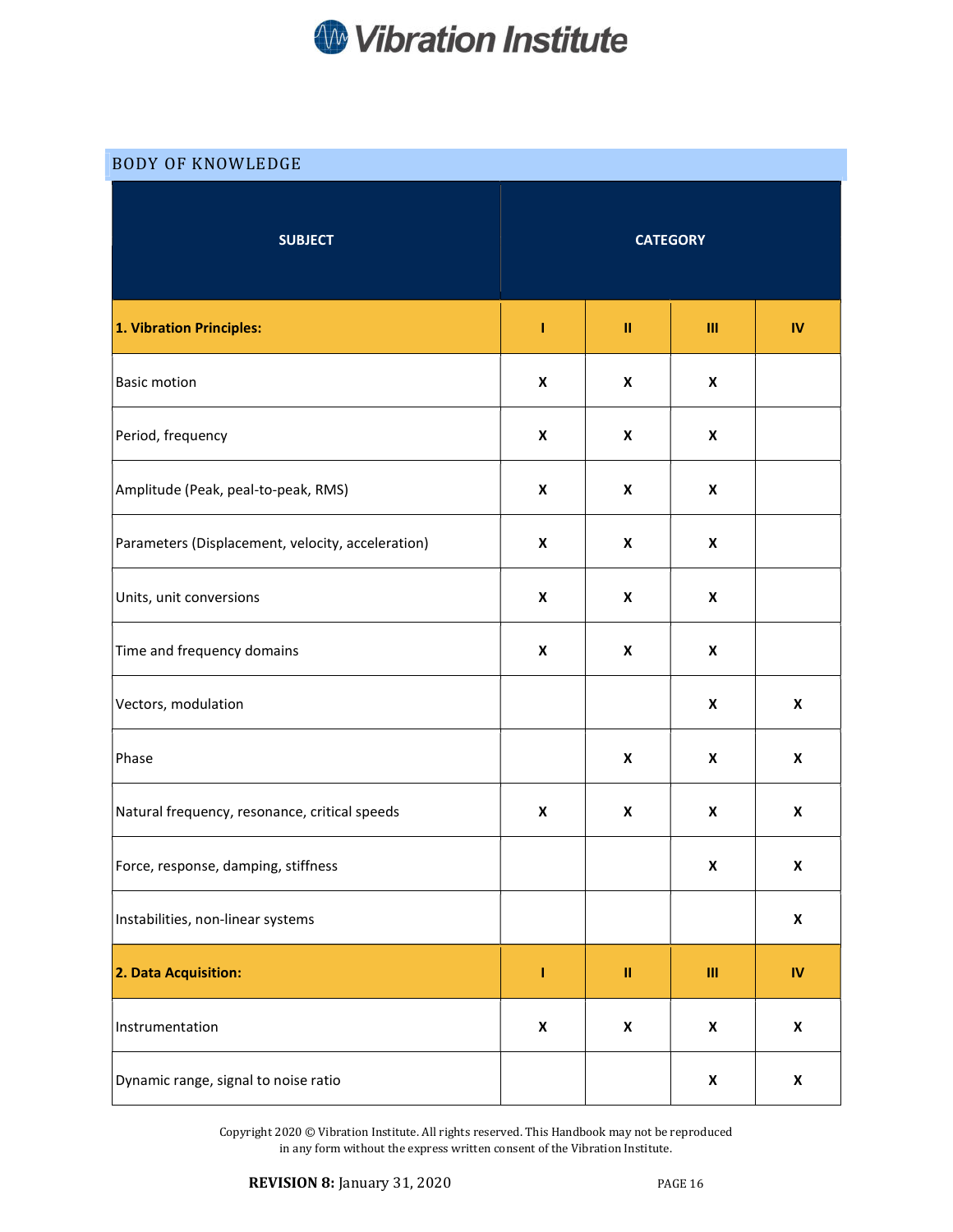

| <b>SUBJECT</b>                             | <b>CATEGORY</b>    |                    |                    |                    |
|--------------------------------------------|--------------------|--------------------|--------------------|--------------------|
| Transducers                                | $\pmb{\mathsf{X}}$ | X                  | $\pmb{\mathsf{X}}$ |                    |
| Sensor mounting, mounted natural frequency | X                  | X                  | $\pmb{\mathsf{X}}$ |                    |
| Fmax acquisition time                      |                    | X                  | $\pmb{\mathsf{X}}$ |                    |
| Proximity sensor conventions               |                    | $\pmb{\mathsf{X}}$ | $\pmb{\mathsf{X}}$ |                    |
| Triggering                                 |                    | $\pmb{\mathsf{X}}$ | $\pmb{\mathsf{X}}$ |                    |
| Test planning                              |                    | $\pmb{\mathsf{X}}$ | $\pmb{\mathsf{x}}$ | $\pmb{\mathsf{X}}$ |
| Test procedures                            | $\pmb{\mathsf{x}}$ | X                  | $\pmb{\mathsf{X}}$ | $\pmb{\mathsf{X}}$ |
| Data formats                               |                    | $\pmb{\mathsf{X}}$ | $\pmb{\mathsf{X}}$ |                    |
| Computer database upload/download          | $\pmb{\mathsf{X}}$ |                    |                    |                    |
| Recognition of poor data                   | $\pmb{\mathsf{X}}$ | X                  | X                  |                    |
| 3. Signal Processing:                      | I                  | $\mathbf{II}$      | Ш                  | ${\sf IV}$         |
| RMS/peak detection                         |                    |                    |                    | $\pmb{\mathsf{X}}$ |
| Analogue/digital conversion                |                    |                    |                    | $\pmb{\mathsf{X}}$ |
| Analogue recording and digital sampling    |                    | $\pmb{\mathsf{x}}$ | $\pmb{\mathsf{x}}$ | $\pmb{\mathsf{x}}$ |
| FFT computation                            |                    |                    | $\pmb{\mathsf{x}}$ | $\pmb{\mathsf{X}}$ |
| FFT application                            | $\pmb{\mathsf{X}}$ | $\pmb{\mathsf{x}}$ |                    |                    |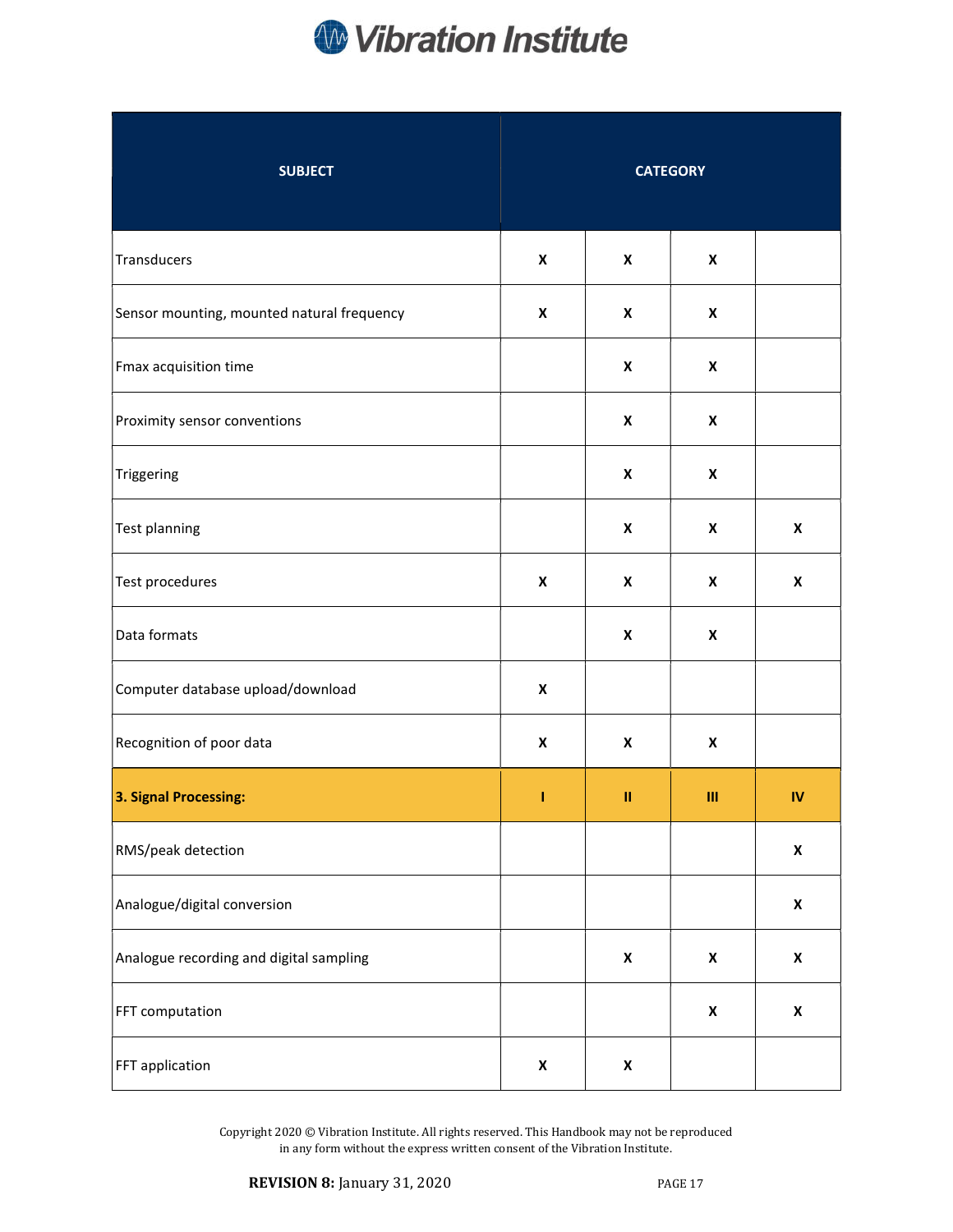

| <b>SUBJECT</b>                                     |   |                    | <b>CATEGORY</b>    |                    |
|----------------------------------------------------|---|--------------------|--------------------|--------------------|
| Time windows (Uniform, Hanning, flat-top)          |   | X                  | X                  |                    |
| Filters (Low pass, high pass, band pass, tracking) |   | X                  | X                  | X                  |
| Anti-aliasing                                      |   | X                  | X                  | X                  |
| Bandwidth, resolution                              |   | X                  | $\pmb{\mathsf{X}}$ | X                  |
| Noise reduction                                    |   | X                  | $\pmb{\mathsf{X}}$ | X                  |
| Averaging (Linear, synchronous time, exponential)  |   | X                  | $\pmb{\mathsf{X}}$ | X                  |
| Dynamic range                                      |   | X                  | $\pmb{\mathsf{X}}$ | X                  |
| Signal to noise ratio                              |   |                    |                    | $\pmb{\mathsf{x}}$ |
| Spectral maps                                      |   |                    | X                  | X                  |
| 4. Condition Monitoring:                           | T | Ш                  | Ш                  | $\mathbf{N}$       |
| Computer database set-up and maintenance           |   |                    | X                  |                    |
| Equipment evaluation and prioritization            |   | $\pmb{\mathsf{X}}$ |                    |                    |
| Monitoring program design                          |   | X                  | $\pmb{\mathsf{X}}$ | $\pmb{\mathsf{x}}$ |
| Alarm set-up (Narrowband, envelope)                |   |                    | $\pmb{\mathsf{X}}$ |                    |
| Baseline assessments, trending                     |   | $\pmb{\mathsf{x}}$ | $\pmb{\mathsf{x}}$ |                    |
| Route planning                                     |   | $\pmb{\mathsf{X}}$ | $\pmb{\mathsf{X}}$ |                    |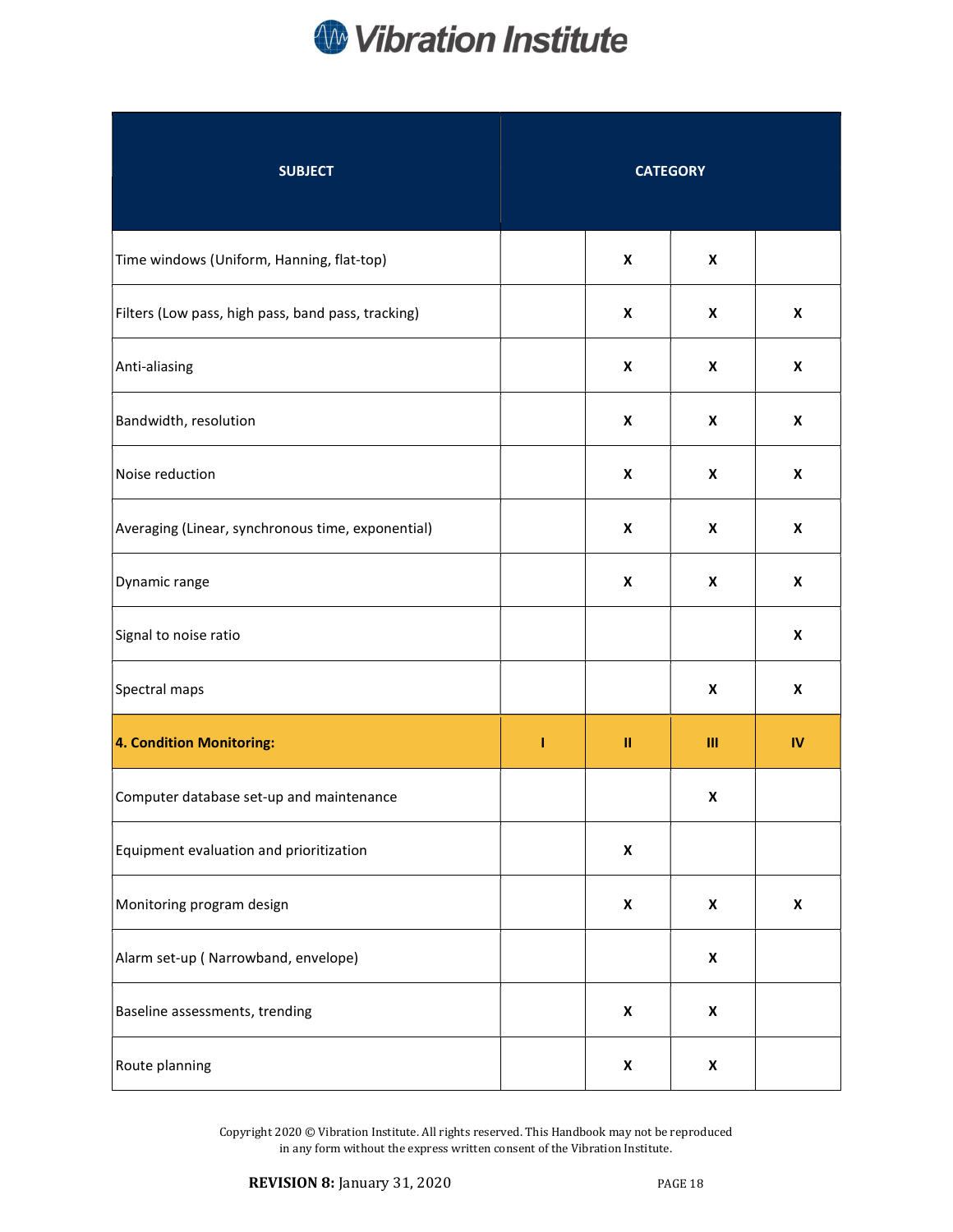

| <b>SUBJECT</b>                                                                                                                           | <b>CATEGORY</b>    |                    |                           |                    |
|------------------------------------------------------------------------------------------------------------------------------------------|--------------------|--------------------|---------------------------|--------------------|
| Alternate technologies (e.g. oil analysis, wear debris<br>analysis, infrared thermography, motor current analysis,<br>acoustic emission) |                    |                    | X                         | X                  |
| Fault condition recognition                                                                                                              | $\pmb{\mathsf{x}}$ | X                  |                           |                    |
| <b>5. Fault Analysis:</b>                                                                                                                | T                  | Ш                  | Ш                         | IV                 |
| Spectrum analysis harmonics and sidebands                                                                                                |                    | X                  | X                         | X                  |
| Time waveform analysis                                                                                                                   |                    | X                  | X                         | X                  |
| Phase analysis                                                                                                                           |                    | $\pmb{\mathsf{x}}$ | $\pmb{\times}$            | X                  |
| Transient analysis                                                                                                                       |                    |                    | $\pmb{\times}$            | X                  |
| Orbital analysis                                                                                                                         |                    |                    | $\pmb{\times}$            | X                  |
| Shaft center-line analysis                                                                                                               |                    | $\pmb{\mathsf{x}}$ | $\boldsymbol{\mathsf{x}}$ | X                  |
| Enveloping                                                                                                                               |                    | X                  | X                         | X                  |
| Mass unbalance                                                                                                                           |                    | X                  | $\pmb{\mathsf{X}}$        |                    |
| Misalignment                                                                                                                             |                    | $\pmb{\mathsf{x}}$ | $\pmb{\mathsf{x}}$        |                    |
| <b>Mechanical looseness</b>                                                                                                              |                    | X                  | $\pmb{\mathsf{X}}$        |                    |
| Rubs, instabilities                                                                                                                      |                    |                    | $\pmb{\mathsf{X}}$        | $\pmb{\mathsf{x}}$ |
| Bearing defects (Rolling element, journal)                                                                                               |                    | X                  | X                         |                    |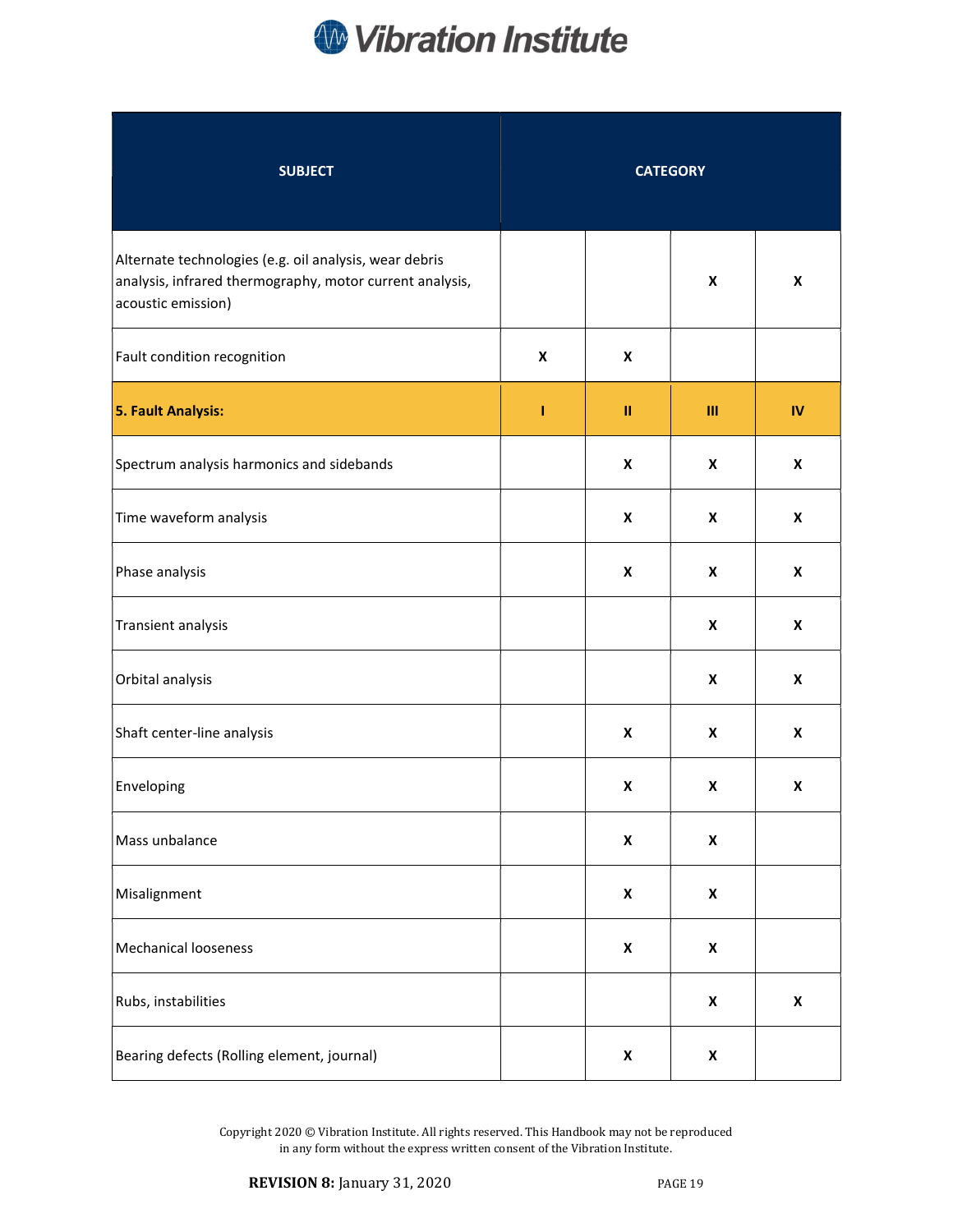

| <b>SUBJECT</b>                                   | <b>CATEGORY</b>    |                    |                    |                    |
|--------------------------------------------------|--------------------|--------------------|--------------------|--------------------|
| Electric motor defects                           |                    | X                  | $\pmb{\mathsf{x}}$ | X                  |
| Flow induced vibration, aerodynamics and liquids |                    |                    | X                  | X                  |
| Gearbox analysis                                 |                    | $\pmb{\mathsf{X}}$ | $\pmb{\mathsf{x}}$ |                    |
| Resonance and critical speeds                    |                    | $\pmb{\mathsf{X}}$ | $\pmb{\mathsf{x}}$ | $\pmb{\mathsf{X}}$ |
| Turbomachinery                                   |                    |                    | $\pmb{\mathsf{x}}$ | X                  |
| General fault recognition                        | X                  |                    |                    |                    |
| 6. Corrective Action:                            | T                  | $\mathbf{II}$      | Ш                  | $\mathbf W$        |
| Shaft alignment                                  |                    | $\pmb{\mathsf{x}}$ | $\pmb{\mathsf{x}}$ |                    |
| Field balancing                                  |                    | X                  | $\pmb{\mathsf{x}}$ | X                  |
| Replacement of machine parts                     |                    |                    | $\pmb{\mathsf{x}}$ |                    |
| Flow control                                     |                    |                    | $\pmb{\mathsf{x}}$ | X                  |
| Isolation and damping                            |                    |                    | $\pmb{\mathsf{X}}$ | $\pmb{\mathsf{X}}$ |
| Resonance control                                |                    |                    | $\pmb{\mathsf{x}}$ | $\pmb{\mathsf{X}}$ |
| <b>Basic maintenance action</b>                  | $\pmb{\mathsf{x}}$ | $\pmb{\mathsf{x}}$ | $\pmb{\mathsf{x}}$ |                    |
| 7. Equipment Knowledge:                          | ı                  | $\mathbf{II}$      | $\mathbf{III}$     | $\mathbf{N}$       |
| Electric motors, generators and drives           | X                  | $\pmb{\mathsf{x}}$ | $\pmb{\mathsf{X}}$ |                    |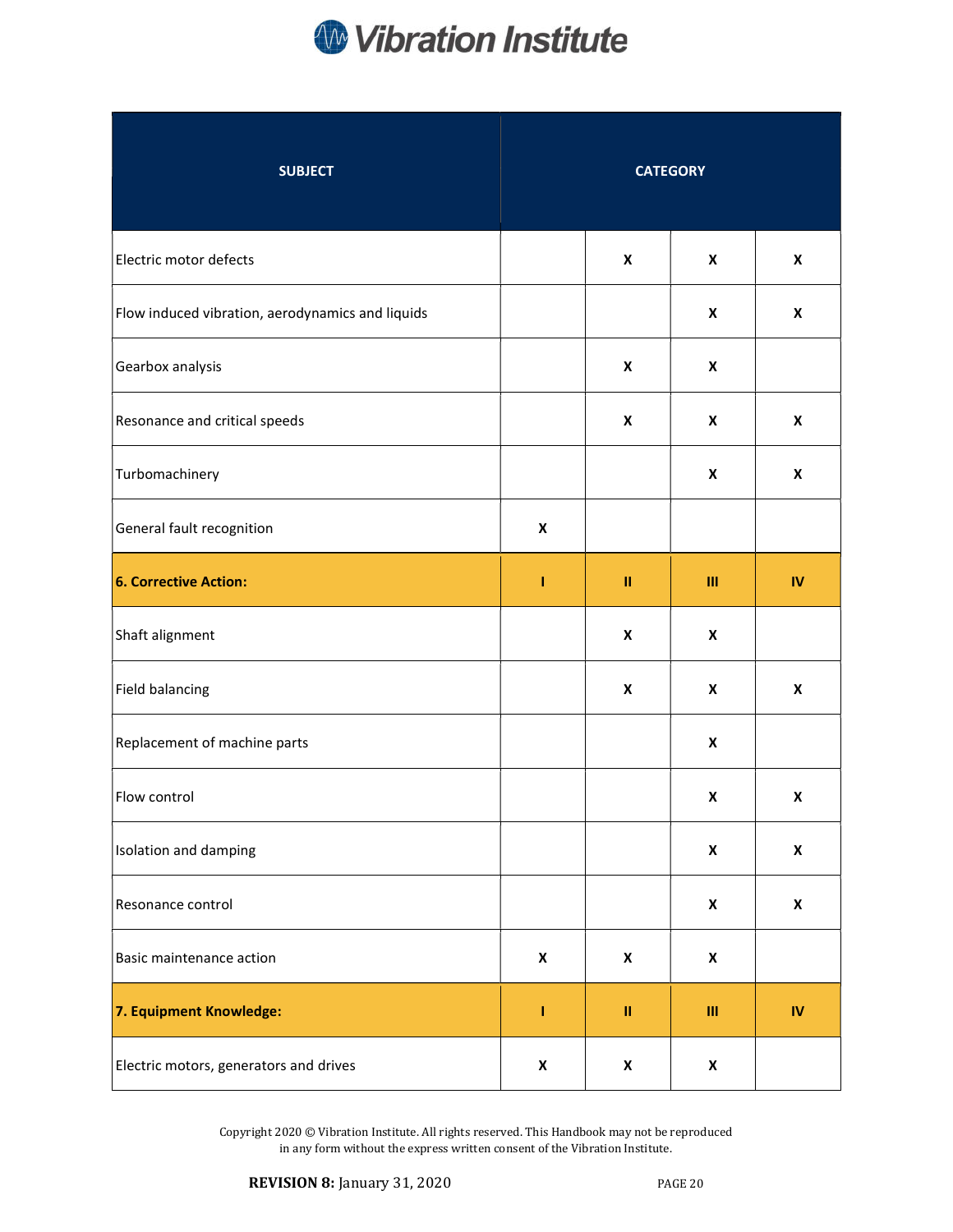

| <b>SUBJECT</b>                                         | <b>CATEGORY</b>    |                    |                                    |                            |
|--------------------------------------------------------|--------------------|--------------------|------------------------------------|----------------------------|
| Pumps, fans                                            | $\pmb{\mathsf{X}}$ | $\pmb{\mathsf{X}}$ | $\boldsymbol{x}$                   |                            |
| Steam turbines, gas turbines                           |                    | X                  | $\pmb{\mathsf{X}}$                 |                            |
| Compressors                                            | X                  | X                  | $\pmb{\mathsf{X}}$                 |                            |
| Reciprocating machinery                                |                    | $\pmb{\mathsf{X}}$ | $\pmb{\mathsf{X}}$                 |                            |
| Rolling mills, paper machines, other process equipment | $\pmb{\mathsf{X}}$ | $\pmb{\mathsf{X}}$ | $\pmb{\mathsf{X}}$                 |                            |
| Machine tools                                          | $\pmb{\mathsf{x}}$ | $\pmb{\mathsf{X}}$ | $\pmb{\mathsf{X}}$                 |                            |
| Structures, piping                                     | $\pmb{\mathsf{x}}$ | X                  | $\pmb{\mathsf{X}}$                 |                            |
| Gearboxes                                              | $\pmb{\mathsf{X}}$ | $\pmb{\mathsf{X}}$ | $\pmb{\mathsf{X}}$                 |                            |
| Rolling element bearings                               |                    | $\pmb{\mathsf{X}}$ | $\pmb{\mathsf{X}}$                 |                            |
| Journal bearings                                       |                    | X                  | X                                  |                            |
| Gearing                                                |                    | X                  | $\pmb{\mathsf{x}}$                 |                            |
| Couplings, belts                                       |                    | $\pmb{\mathsf{x}}$ | $\pmb{\mathsf{X}}$                 |                            |
| 8. Acceptance Testing:                                 | Ī,                 | $\rm H$            | $\ensuremath{\mathsf{III}}\xspace$ | $\boldsymbol{\mathsf{IV}}$ |
| Test procedure                                         | $\pmb{\mathsf{x}}$ | $\pmb{\mathsf{x}}$ |                                    |                            |
| Specifications and standards                           |                    | $\pmb{\mathsf{x}}$ | $\pmb{\mathsf{x}}$                 |                            |
| Reporting                                              |                    | $\pmb{\mathsf{x}}$ | $\pmb{\mathsf{x}}$                 |                            |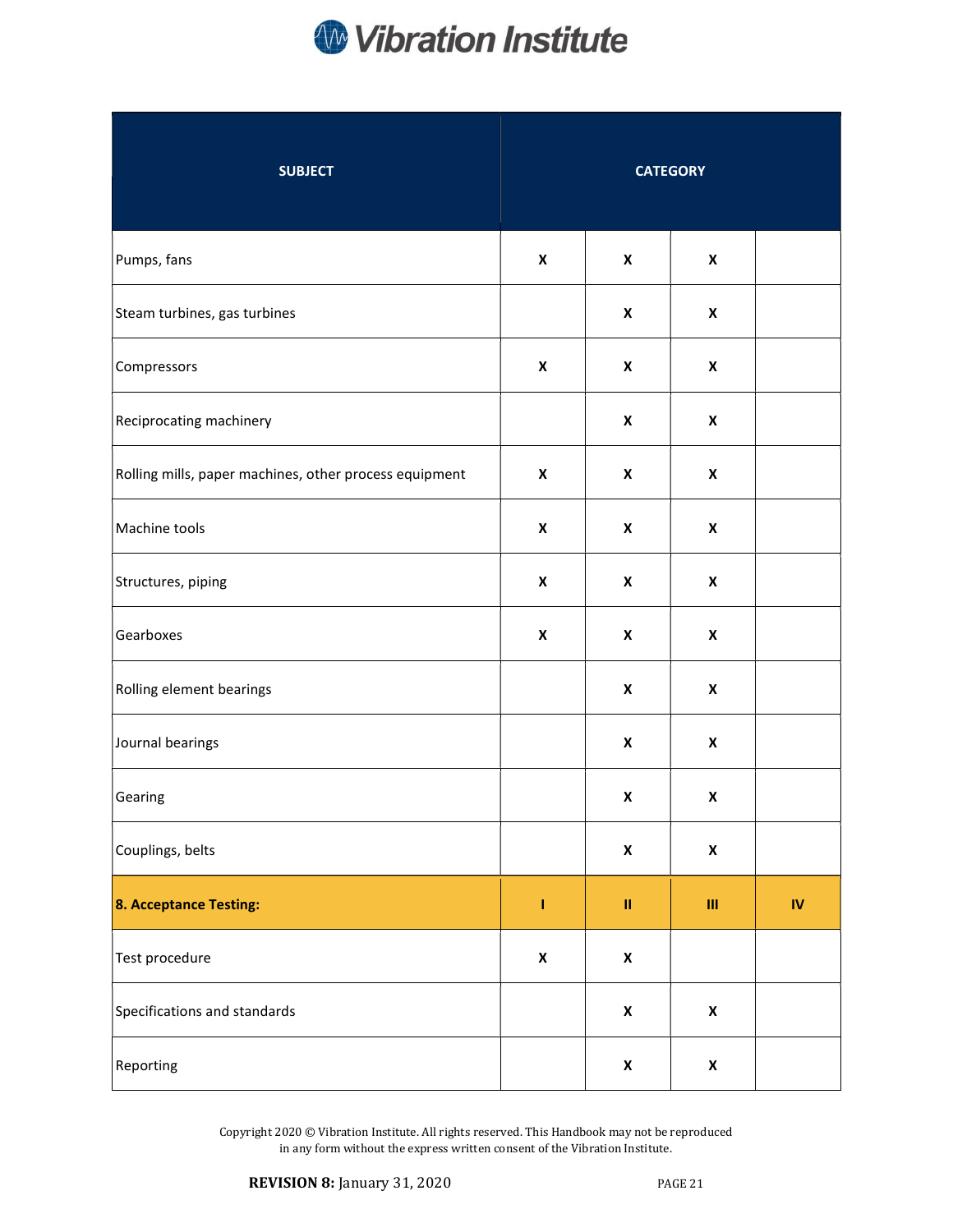

| <b>SUBJECT</b>                        | <b>CATEGORY</b> |                                                                                                                                                                                                                                                                                                                                                                                                                                                        |                    |                    |
|---------------------------------------|-----------------|--------------------------------------------------------------------------------------------------------------------------------------------------------------------------------------------------------------------------------------------------------------------------------------------------------------------------------------------------------------------------------------------------------------------------------------------------------|--------------------|--------------------|
| 9. Equipment Testing and Diagnostics: | I.              | $\rm H$                                                                                                                                                                                                                                                                                                                                                                                                                                                | Ш                  | $\mathbf{N}$       |
| Impact testing                        |                 | X                                                                                                                                                                                                                                                                                                                                                                                                                                                      | X                  | X                  |
| Forced response testing               |                 | X                                                                                                                                                                                                                                                                                                                                                                                                                                                      | X                  | X                  |
| Transient analysis                    |                 |                                                                                                                                                                                                                                                                                                                                                                                                                                                        | $\pmb{\mathsf{x}}$ | X                  |
| <b>Transfer functions</b>             |                 |                                                                                                                                                                                                                                                                                                                                                                                                                                                        | $\pmb{\mathsf{x}}$ | X                  |
| Damping evaluation                    |                 |                                                                                                                                                                                                                                                                                                                                                                                                                                                        |                    | X                  |
| Cross channel phase                   |                 |                                                                                                                                                                                                                                                                                                                                                                                                                                                        | $\pmb{\mathsf{x}}$ | X                  |
| Operating deflection shapes           |                 |                                                                                                                                                                                                                                                                                                                                                                                                                                                        | $\pmb{\mathsf{x}}$ | X                  |
| Modal analysis                        |                 |                                                                                                                                                                                                                                                                                                                                                                                                                                                        | $\pmb{\mathsf{X}}$ | $\pmb{\mathsf{X}}$ |
| <b>Torsional vibration</b>            |                 |                                                                                                                                                                                                                                                                                                                                                                                                                                                        |                    | X                  |
| 10. Reference Standards               | I               | $\mathbf{H}% =\mathbf{H}(\mathbf{Q}^{T}\times\mathbf{R}^{T}\times\mathbf{R}^{T}\times\mathbf{R}^{T}\times\mathbf{R}^{T}\times\mathbf{R}^{T}\times\mathbf{R}^{T}\times\mathbf{R}^{T}\times\mathbf{R}^{T}\times\mathbf{R}^{T}\times\mathbf{R}^{T}\times\mathbf{R}^{T}\times\mathbf{R}^{T}\times\mathbf{R}^{T}\times\mathbf{R}^{T}\times\mathbf{R}^{T}\times\mathbf{R}^{T}\times\mathbf{R}^{T}\times\mathbf{R}^{T}\times\mathbf{R}^{T}\times\mathbf{R}^{$ | Ш                  | $\mathsf{IV}$      |
| <b>ISO</b>                            |                 | $\pmb{\mathsf{X}}$                                                                                                                                                                                                                                                                                                                                                                                                                                     | $\pmb{\mathsf{X}}$ | $\pmb{\mathsf{X}}$ |
| IEC                                   |                 | $\pmb{\mathsf{x}}$                                                                                                                                                                                                                                                                                                                                                                                                                                     | $\pmb{\mathsf{x}}$ | $\pmb{\mathsf{X}}$ |
| Relevant national standards           |                 | $\pmb{\mathsf{x}}$                                                                                                                                                                                                                                                                                                                                                                                                                                     | $\pmb{\mathsf{X}}$ | $\pmb{\mathsf{X}}$ |
| 11. Reporting and Documentation:      | I               | $\mathbf{H}% =\mathbf{H}(\mathbf{Q}^{T}\times\mathbf{R}^{T}\times\mathbf{R}^{T}\times\mathbf{R}^{T}\times\mathbf{R}^{T}\times\mathbf{R}^{T}\times\mathbf{R}^{T}\times\mathbf{R}^{T}\times\mathbf{R}^{T}\times\mathbf{R}^{T}\times\mathbf{R}^{T}\times\mathbf{R}^{T}\times\mathbf{R}^{T}\times\mathbf{R}^{T}\times\mathbf{R}^{T}\times\mathbf{R}^{T}\times\mathbf{R}^{T}\times\mathbf{R}^{T}\times\mathbf{R}^{T}\times\mathbf{R}^{T}\times\mathbf{R}^{$ | $\mathbf{III}$     | ${\sf IV}$         |
| Condition monitoring reports          |                 | $\pmb{\mathsf{x}}$                                                                                                                                                                                                                                                                                                                                                                                                                                     | $\pmb{\mathsf{X}}$ |                    |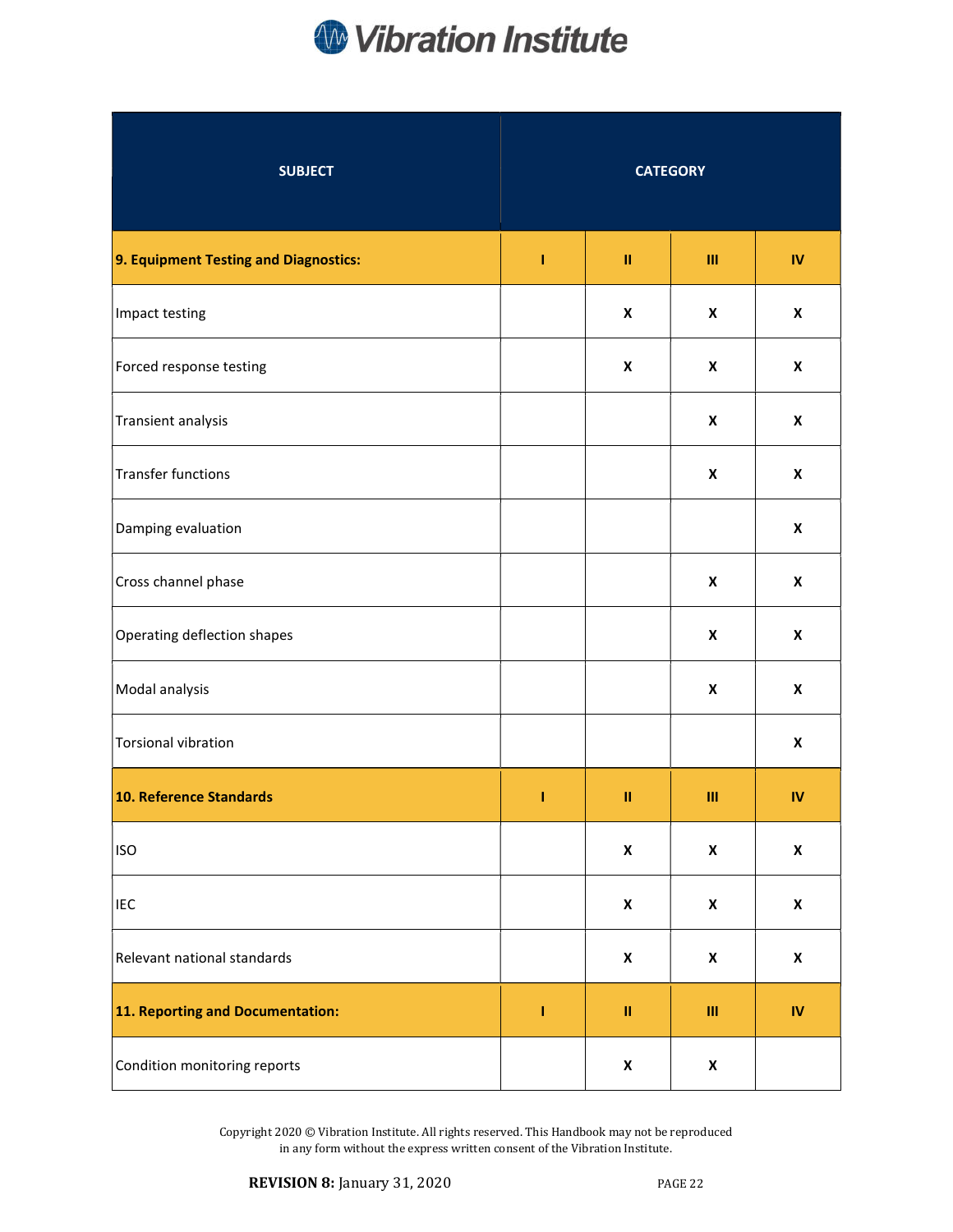

| <b>SUBJECT</b>                         | <b>CATEGORY</b> |               |                |                    |
|----------------------------------------|-----------------|---------------|----------------|--------------------|
| Vibration diagnostic reports           |                 | X             | X              | X                  |
| 12. Fault Severity Determination:      | т               | $\mathbf{II}$ | $\mathbf{m}$   | IV                 |
| Spectrum analysis                      |                 | X             | $\pmb{\times}$ | X                  |
| Time waveform analysis, orbit analysis |                 | X             | $\pmb{\times}$ | X                  |
| Levels: overall, narrowband, component |                 | X             | X              |                    |
| Severity charts: graphs and formula    |                 | X             | X              | X                  |
| 13. Rotor/Bearing Dynamics:            | т               | $\mathbf{II}$ | Ш              | IV                 |
| Rotor characteristics                  |                 |               |                | X                  |
| Bearing characteristics                |                 |               |                | X                  |
| Rotor balancing                        |                 |               |                | $\pmb{\mathsf{x}}$ |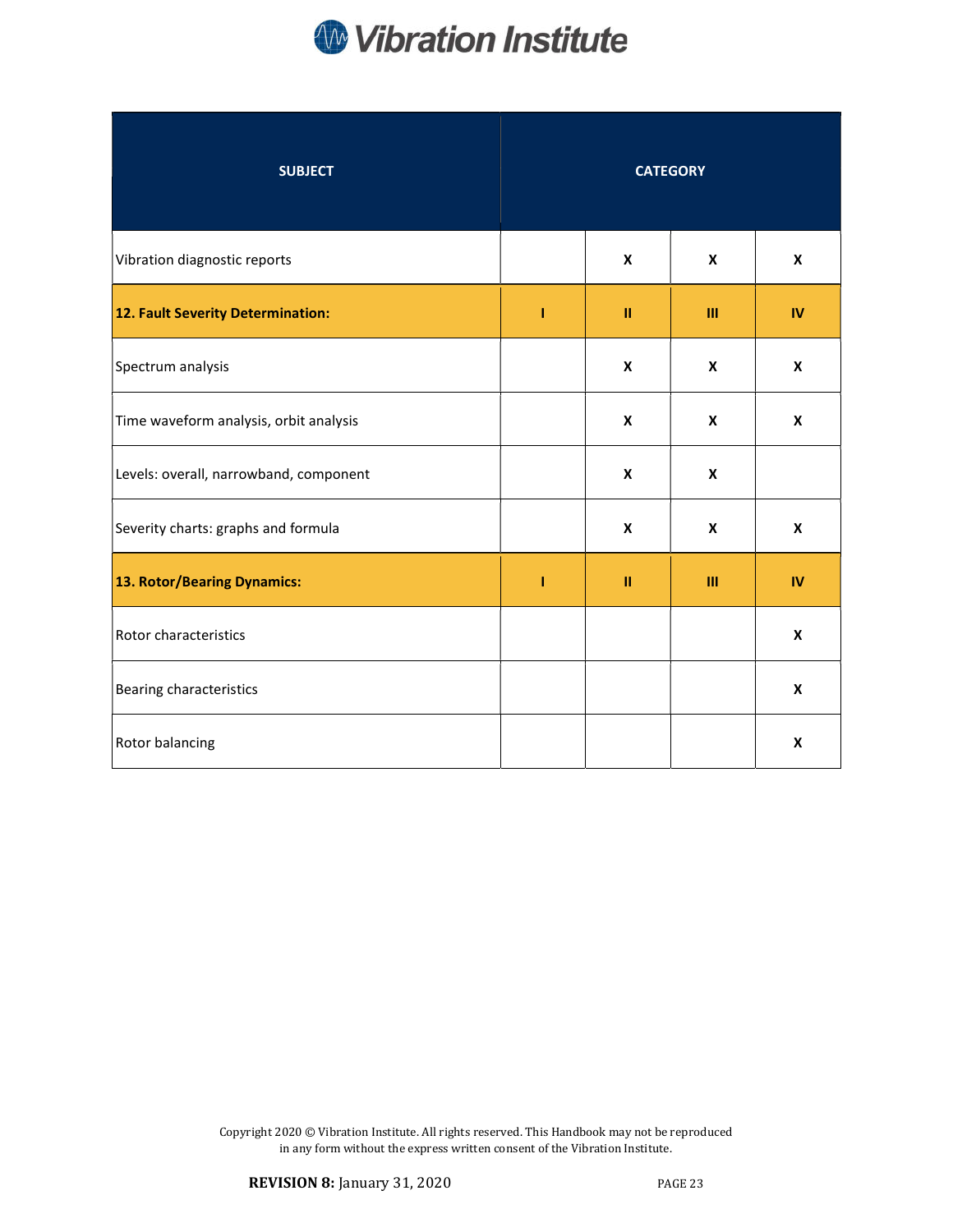

| <b>APPLICABLE ISO STANDARDS</b>                                                                                                                                                                                                                                         |                 |               |   |    |
|-------------------------------------------------------------------------------------------------------------------------------------------------------------------------------------------------------------------------------------------------------------------------|-----------------|---------------|---|----|
| <b>ISO REFERENCE</b>                                                                                                                                                                                                                                                    | <b>CATEGORY</b> |               |   |    |
|                                                                                                                                                                                                                                                                         | 1               | $\mathbf{II}$ | Ш | IV |
| ISO 1925, Mechanical vibration - Balancing - Vocabulary                                                                                                                                                                                                                 |                 | X             | X | X  |
| ISO 1940-1, Mechanical vibration - Balance quality<br>requirements of rigid rotors - Part 1; Specification and<br>verification of balance tolerances                                                                                                                    |                 | X             | X | X  |
| ISO 2017-1, Mechanical vibration and shock - Resilient<br>mounting systems - Part 1: Technical information to be<br>exchanged for the application of isolation systems                                                                                                  |                 |               |   | X  |
| ISO 2041, Mechanical vibration, shock and condition<br>monitoring<br>- Vocabulary                                                                                                                                                                                       |                 | X             | X | X  |
| ISO 2954, Mechanical vibration of rotating and<br>reciprocating machinery - Requirements for instruments for<br>measuring vibration severity                                                                                                                            |                 |               |   | X  |
| ISO 5348, Mechanical vibration and shock - Mechanical<br>mounting of accelerometers                                                                                                                                                                                     |                 | X             | x | х  |
| ISO 7919-1, Mechanical vibration of reciprocating machines<br>- Measurement on rotating shafts and evaluation criteria-<br>Part 1: General guidelines                                                                                                                   | X               | X             | X | X  |
| ISO 7919-2, Mechanical vibration - Evaluation of machine<br>vibration by measurements on rotating shafts - Part 2:<br>Land-based steam turbines and generators in excess of 50<br>MW with normal operating speeds of 1500r/min,<br>1800r/min, 3000 r/min and 3600 r/min |                 | X             | X | X  |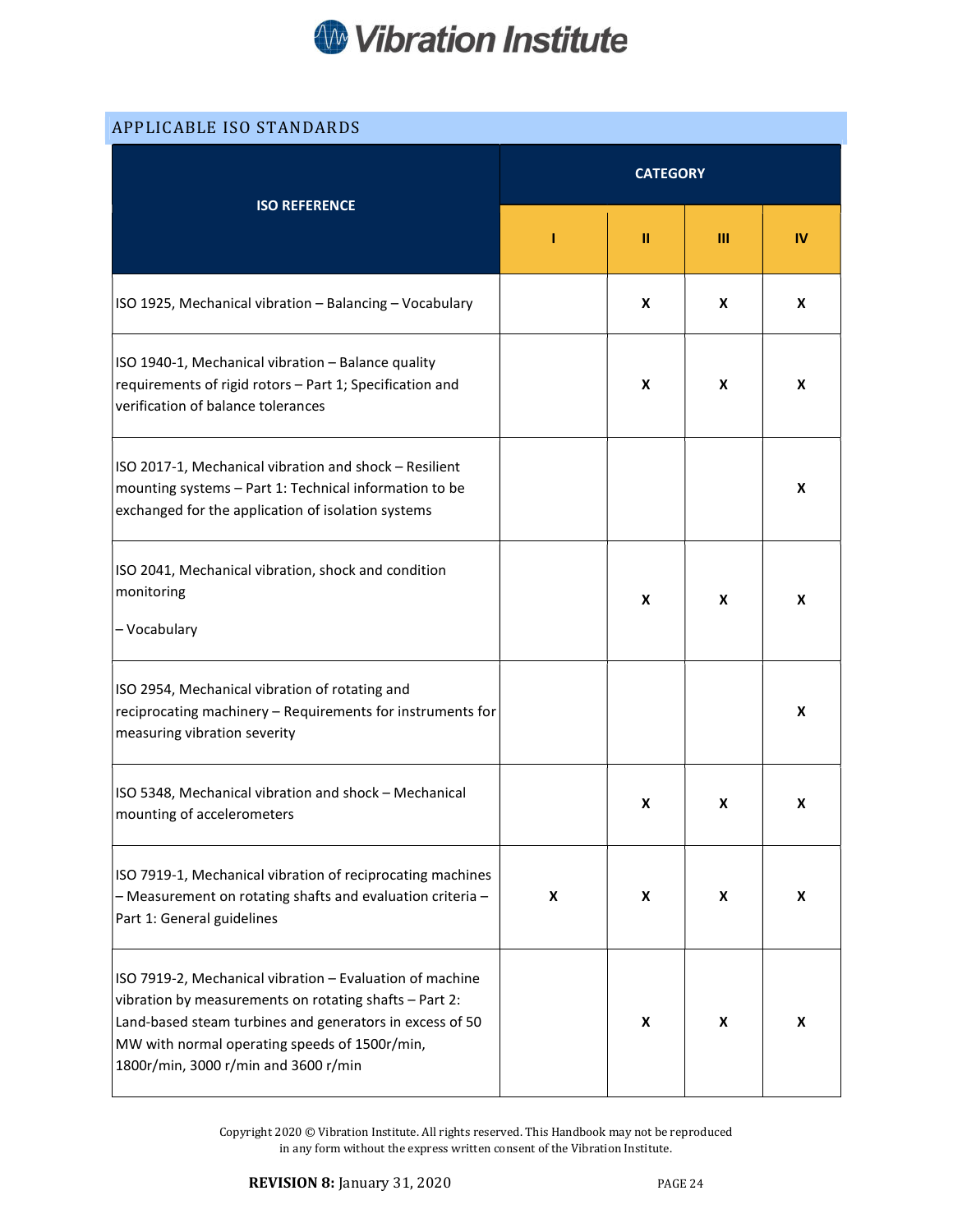

| <b>ISO REFERENCE</b>                                                                                                                                                                                                                                                         | <b>CATEGORY</b> |   |   |    |
|------------------------------------------------------------------------------------------------------------------------------------------------------------------------------------------------------------------------------------------------------------------------------|-----------------|---|---|----|
|                                                                                                                                                                                                                                                                              | п               | ш | Ш | IV |
| ISO 7919-3, Mechanical vibration - Evaluation of machine<br>vibration by measurements on rotating shafts - Part 3:<br>Coupled industrial machines                                                                                                                            |                 | X | X | X  |
| ISO 7919-4, Mechanical vibration - Evaluation of machine<br>vibration by measurements on rotating shafts - Part 4: Gas<br>turbines with fluid-film bearings                                                                                                                  |                 | X | X | X  |
| ISO 7919-5, Mechanical vibration - Evaluation of machine<br>vibration by measurements on rotating shafts - Part 5:<br>Machine sets in hydraulic power generating and pumping<br>plants                                                                                       |                 | X | X | X  |
| ISO 8528-9, Reciprocating internal combustion engine<br>driven alternating current generating sets - Part 9:<br>Measurement and evaluation of mechanical vibrations                                                                                                          |                 | X | X | X  |
| ISO 8569, Mechanical vibration and shock - Measurement<br>and evaluation of shock and vibration effects on sensitive<br>equipment in buildings                                                                                                                               |                 |   | X | X  |
| ISO 10816-1, Mechanical vibration - Evaluation of machine<br>vibration by measurements on non-rotating parts - Part 1:<br>General guidelines                                                                                                                                 | X               | X | X | X  |
| ISO 10816-2, Mechanical vibration - Evaluation of machine<br>vibration by measurements on non-rotating parts - Part 2:<br>Land-based steam turbines and generators in excess of 50<br>MW with normal operating speeds of 1500r/min,<br>1800r/min, 3000 r/ min and 3600 r/min |                 | X | X | X  |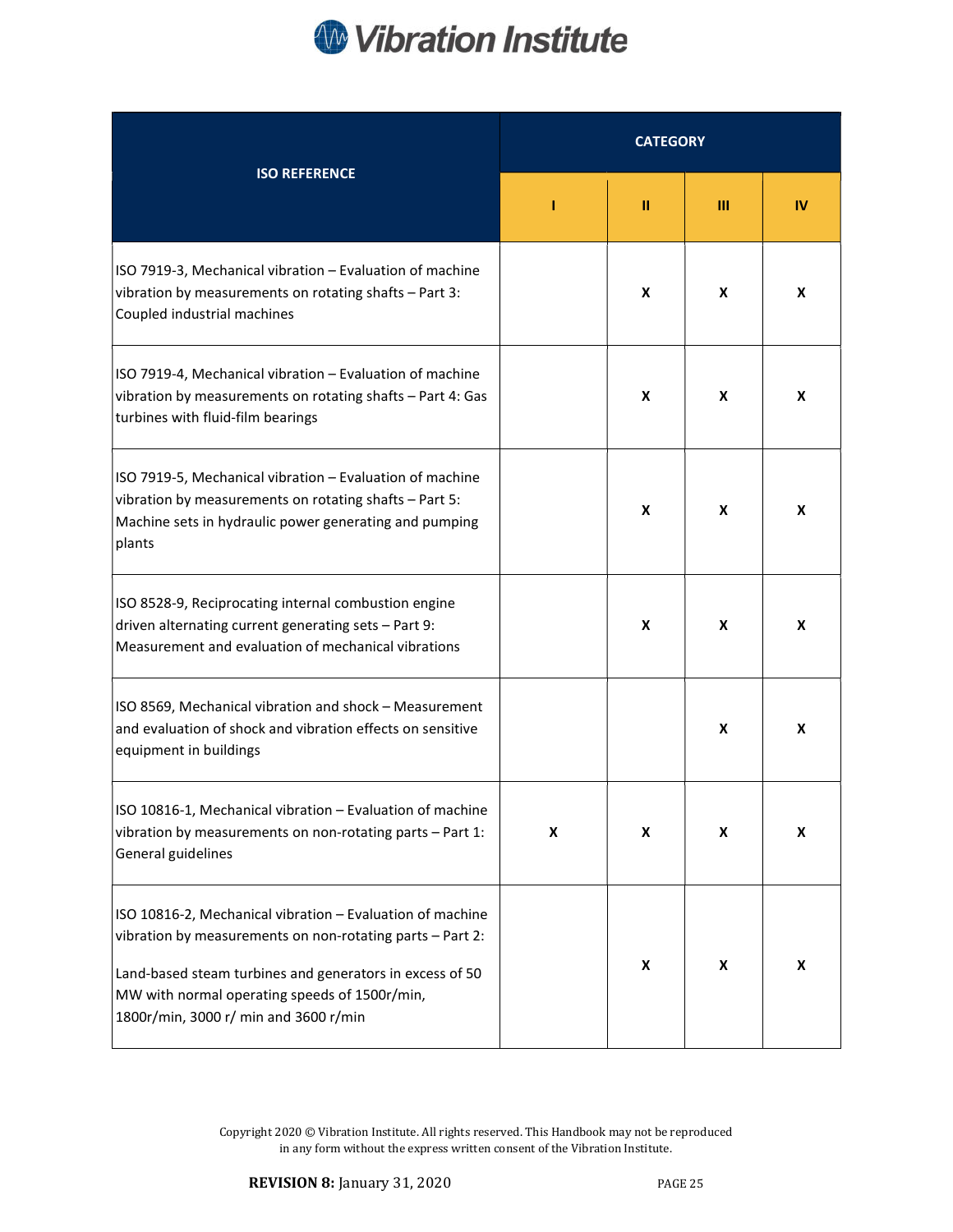# **W** Vibration Institute

| <b>ISO REFERENCE</b>                                                                                                                                                                                                                                         | <b>CATEGORY</b> |   |   |    |
|--------------------------------------------------------------------------------------------------------------------------------------------------------------------------------------------------------------------------------------------------------------|-----------------|---|---|----|
|                                                                                                                                                                                                                                                              | ı               | п | Ш | IV |
| ISO 10816-3, Mechanical vibration - Evaluation of machine<br>vibration by measurements on non-rotating parts - Part 3:<br>Industrial machines with nominal power above 15kW and<br>nominal speeds between 120 r/min and 15000 r/min when<br>measured in situ |                 | X | X | X  |
| ISO 10816-4, Mechanical vibration - Evaluation of machine<br>vibration by measurements on non-rotating parts - Part 4:<br>Gas turbine sets with fluid-film bearings                                                                                          |                 | X | X | X  |
| ISO 10816-5, Mechanical vibration - Evaluation of machine<br>vibration by measurements on non-rotating parts - Part 5:<br>Machine sets in hydraulic power generating and pumping<br>plants                                                                   |                 | X | X | X  |
| ISO 10816-6, Mechanical vibration - Evaluation of machine<br>vibration by measurements on non-rotating parts - Part 6:<br>Reciprocating machines with power ratings above 100 kW                                                                             |                 | X | X | X  |
| ISO 10816-7, Mechanical vibration - Evaluation of machine<br>vibration by measurements on non-rotating parts - Part 7:<br>Rotordynamic pumps for industrial applications, including<br>measurements on rotating shafts                                       |                 | X | X | X  |
| ISO 10817-1, Rotating shaft vibration measuring systems -<br>Part 1: Relative and absolute sensing of radial vibration                                                                                                                                       |                 |   | X | X  |
| ISO 11342, Mechanical vibration - Methods and criteria for<br>the mechanical balancing of flexible rotors                                                                                                                                                    |                 |   |   | X  |
| ISO 13372, Condition monitoring and diagnostics of<br>machines - Vocabulary                                                                                                                                                                                  | X               | X | X | X  |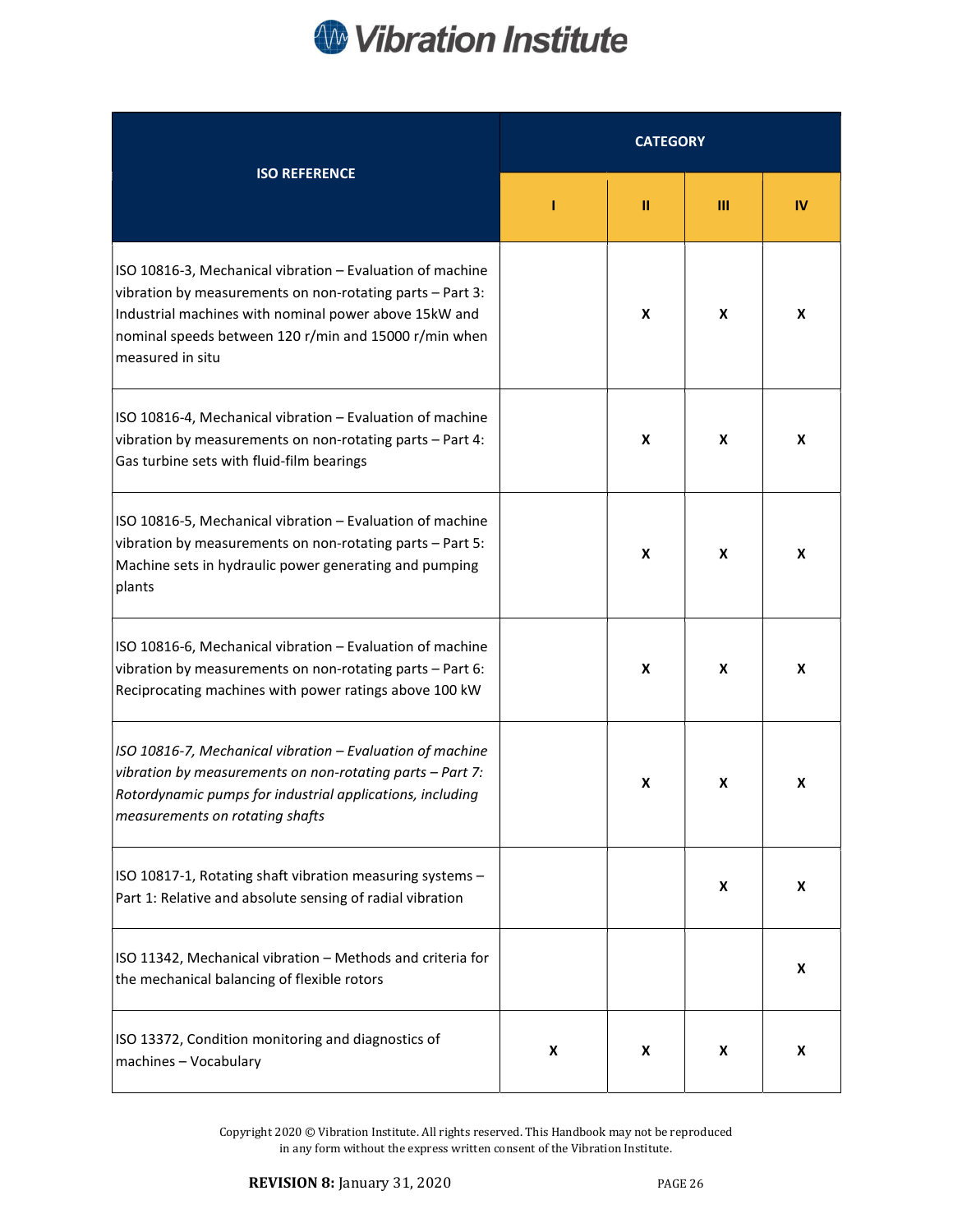

| <b>ISO REFERENCE</b>                                                                                                                                                      | <b>CATEGORY</b>    |   |   |    |
|---------------------------------------------------------------------------------------------------------------------------------------------------------------------------|--------------------|---|---|----|
|                                                                                                                                                                           | 1                  | ш | Ш | IV |
| ISO 13373-1, Condition monitoring and diagnostics of<br>machines<br>- Vibration condition monitoring - Part 1: General<br>procedures                                      | $\pmb{\mathsf{X}}$ | X | X | X  |
| ISO 13373-2, Condition monitoring and diagnostics of<br>machines<br>- Vibration condition monitoring - Part 2: Processing,<br>analysis and presentation of vibration data |                    | X | X | X  |
| ISO 13374-1, Condition monitoring and diagnostics of<br>machines<br>- Data processing, communication and presentation - Part<br>1: General guidelines                     |                    | X | X | X  |
| ISO 13379-1. Condition monitoring and diagnostics of<br>machines<br>- Data interpretation and diagnostics techniques - Part 1:<br>General guidelines                      |                    |   | X | X  |
| ISO 13381-1, Condition monitoring and diagnostics of<br>machines<br>- Prognostics - Part 1: General guidelines                                                            |                    | X | X | X  |
| ISO 14694, Industrial Fans - Specifications for balance<br>quality and vibration levels                                                                                   | X                  | X | X | X  |
| ISO 14695, Industrial fans - Method of measurement of fan<br>vibration                                                                                                    |                    |   | X | X  |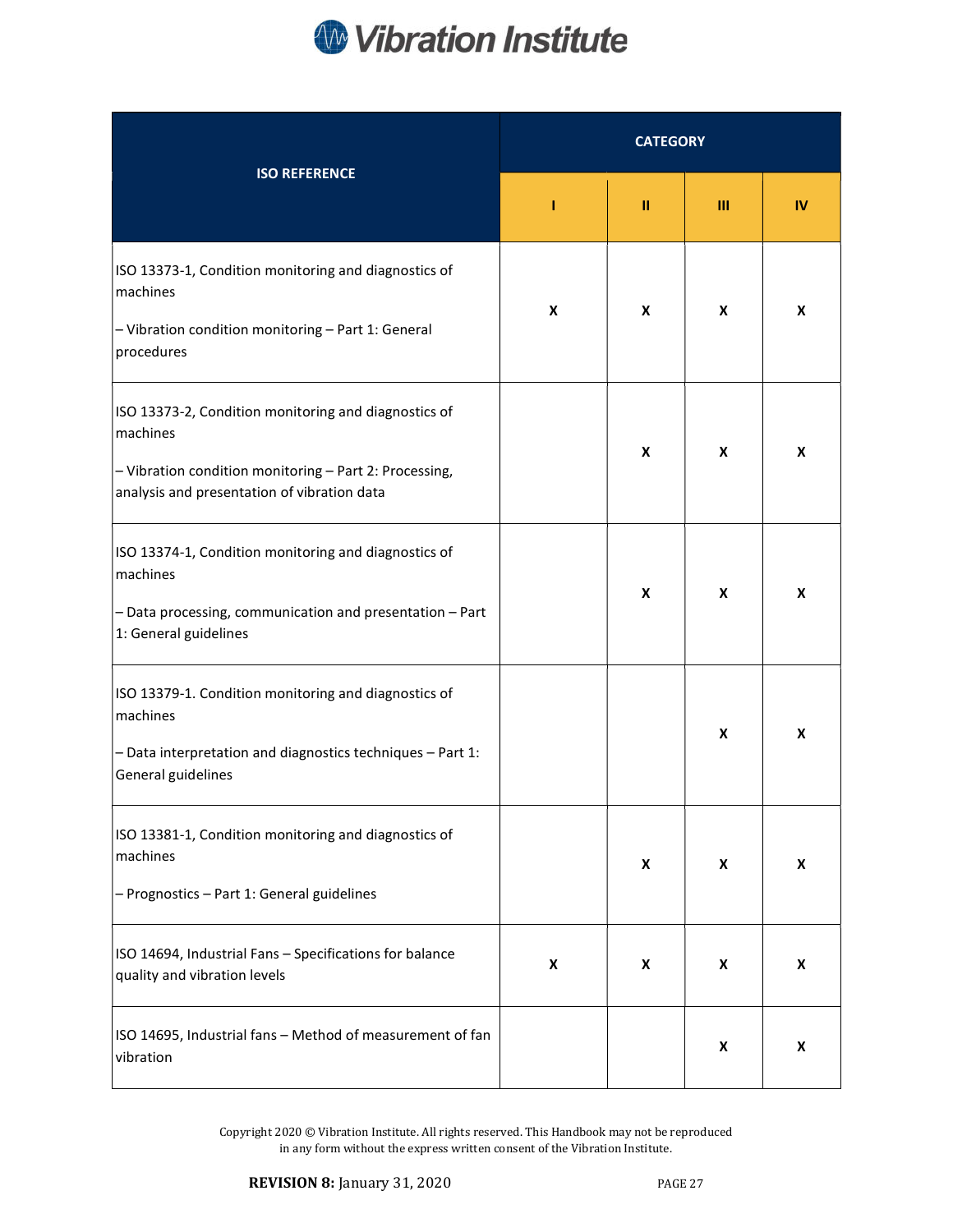

| <b>ISO REFERENCE</b>                                                                                                                                                                                          | <b>CATEGORY</b> |   |   |    |
|---------------------------------------------------------------------------------------------------------------------------------------------------------------------------------------------------------------|-----------------|---|---|----|
|                                                                                                                                                                                                               | п               | ш | Ш | IV |
| ISO 17359, Condition monitoring and diagnostics of<br>machines - General guidelines                                                                                                                           | X               | X | X | X  |
| ISO 18431-1, Mechanical vibration and shock - Signal<br>processing - Part 1: General introduction                                                                                                             |                 | X | X | X  |
| ISO 18431-2, Mechanical vibration and shock - Signal<br>processing - Part 2: Time domain windows for Fourier<br>Transform analysis                                                                            |                 | X | X | X  |
| ISO 18436-1, Condition monitoring and diagnostics of<br>machines<br>- Requirement for qualification and assessment of<br>personnel - Part 1: Requirements for assessment bodies<br>and the assessment process |                 |   |   | X  |
| ISO 18436-3, Condition monitoring and diagnostics of<br>machines<br>- Requirement for qualification and assessment of<br>personnel - Part 3: Requirements for training bodies and<br>the training process     |                 |   |   | X  |
| ISO 19499, Mechanical vibration - Balancing - Guidance on<br>the use and application of balancing standards                                                                                                   |                 |   |   | X  |
| ISO 21940-13, Mechanical vibration - Rotor balancing - Part<br>13: Criteria and safeguards for the in-situ balancing of<br>medium and large rotors                                                            |                 |   |   | X  |
| ISO 21940-14, Mechanical vibration - Rotor balancing - Part<br>14: Procedures for assessing balance errors                                                                                                    |                 |   | X | X  |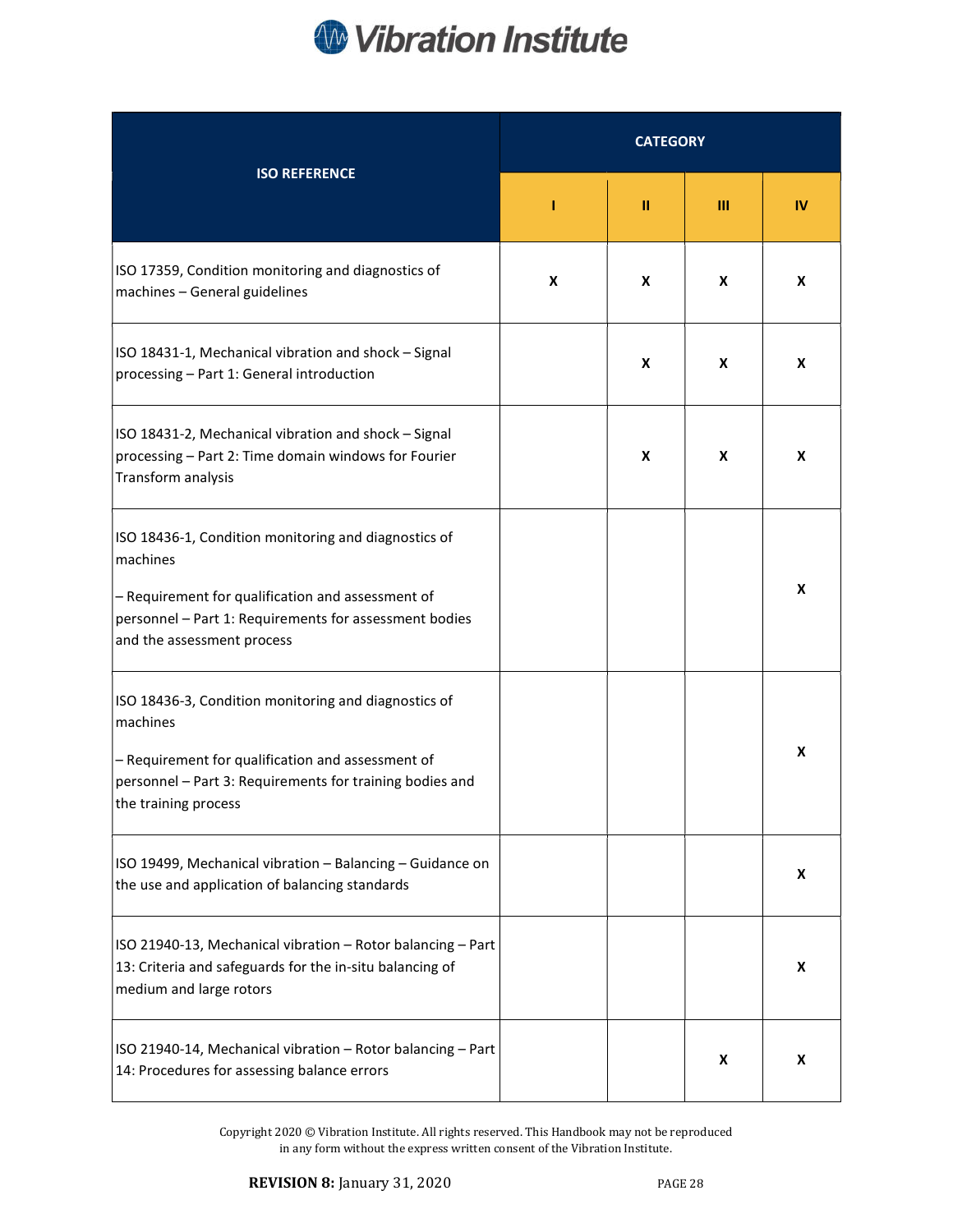

## CODE OF ETHICS

Individuals certified according to the Vibration Institute's Vibration Analyst scheme must recognize the precepts of personal integrity and professional competence as international principles.

Accordingly, certified individuals shall:

I. perform their professional duties with proper regard for the physical environment and the safety, health and well-being of the public;

II. undertake only those vibration tasks for which they are competent by virtue of their training and experience, and where warranted, engage or advise the engagement of such analysts as are required to enable them to properly complete assignments;

III. conduct themselves in a responsible manner and utilize fair and equitable business practices in dealing with colleagues, clients and associates;

IV. protect to the fullest extent possible, consistent with the well-being of the public, any information given them in confidence by an employer, colleague or member of the public;

V. refrain from making unjustified statement or from performing unethical acts which would discredit the certification program based on this scheme;

VI. indicate to the employer or client any adverse consequences which may result from an over-ruling of the technical judgment by a non-technical authority;

VII. avoid conflicts of interest with any employer or client, and if any such conflicts should arise in the performance of work inform the affected persons promptly of the circumstances;

VIII. strive to maintain their proficiency by updating the technical knowledge as required to properly perform condition monitoring and diagnostics measurement and analysis techniques; and

IX. refrain from misuse of the Institute's logo and certification status.

X. inform the Vibration Institute, without delay, of matters that can affect the capability of the certified person to continue to fulfill the certification requirements. Failure to do so may result in forfeiture of your certificate.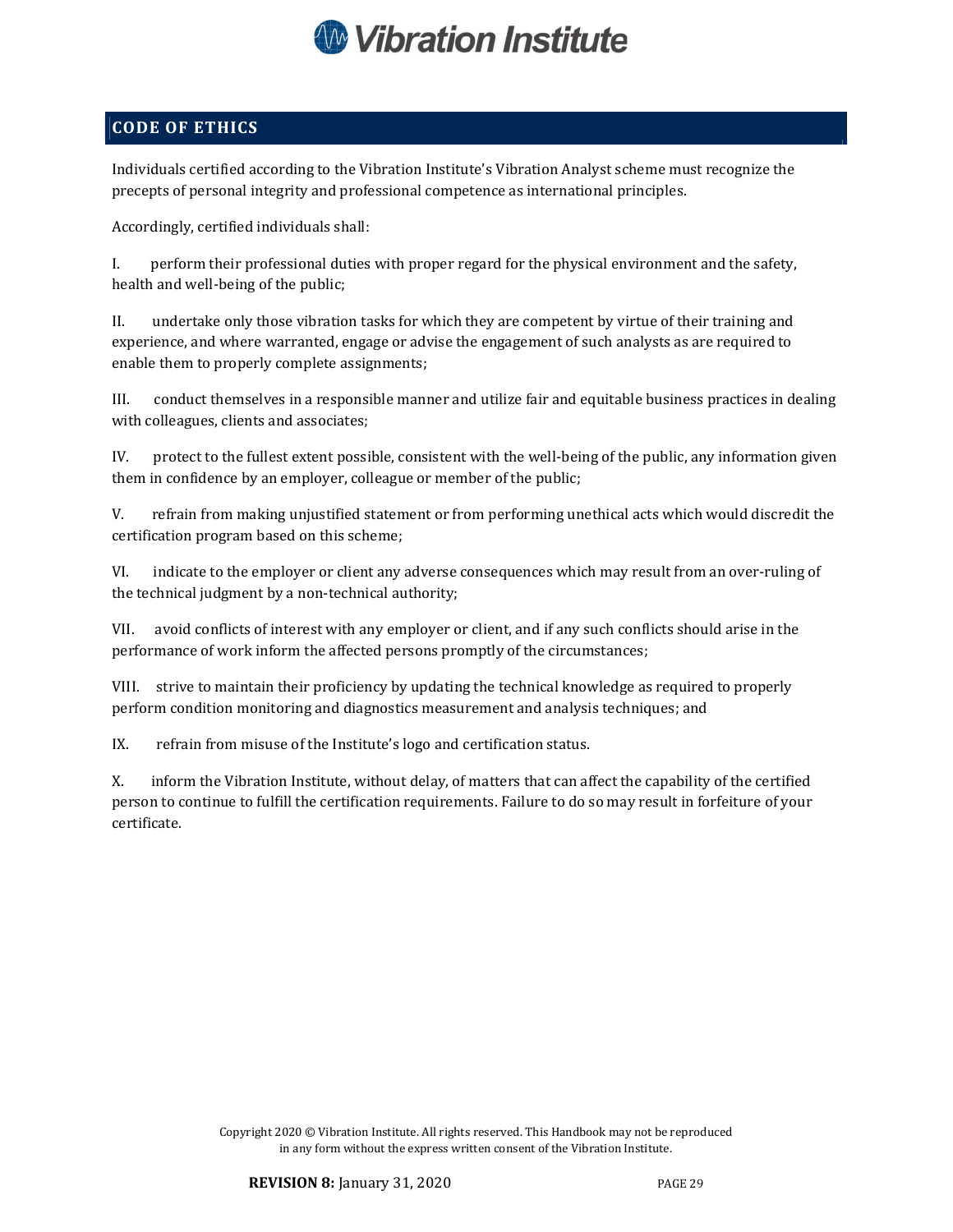

## SAMPLE QUESTIONS

IMPORTANT- You must bring pens, #2 pencils (HB lead), and a basic scientific calculator to the examination. For more details, visit the Vibration Institute Certification Examination Process page at https://www.vi-institute.org/vibration-institute-examination-process/ or contact the Vibration Institute.

### CATEGORY I SAMPLE QUESTIONS

- 1. What are the units of vibration velocity?
	- a. Mils
	- b. G's
	- c. inches per second
	- d. Inches

#### 2. The period of vibration is typically measured in

- a. Days.
- b. Minutes.
- c. Milliseconds.
- d. Nanoseconds.

#### 3. A vibration transducer used to evaluate pump faults and condition should be mounted

- a. Anywhere.
- b. on the floor.
- c. close to the machine bearings.
- d. on the piping.

#### 4. In vibration work the Fast Fourier Transform is used to

- a. obtain the amount of vibration at machine frequencies.
- b. transform machine vibration into heat.
- c. generate a vibration waveform.
- d. filter out unwanted noise from the data.

#### 5. Baseline vibration measurements are made to

- a. evaluate the life of equipment.
- b. generate new design information.
- c. provide a basis for future comparisons of data.
- d. evaluate instruments used for monitoring.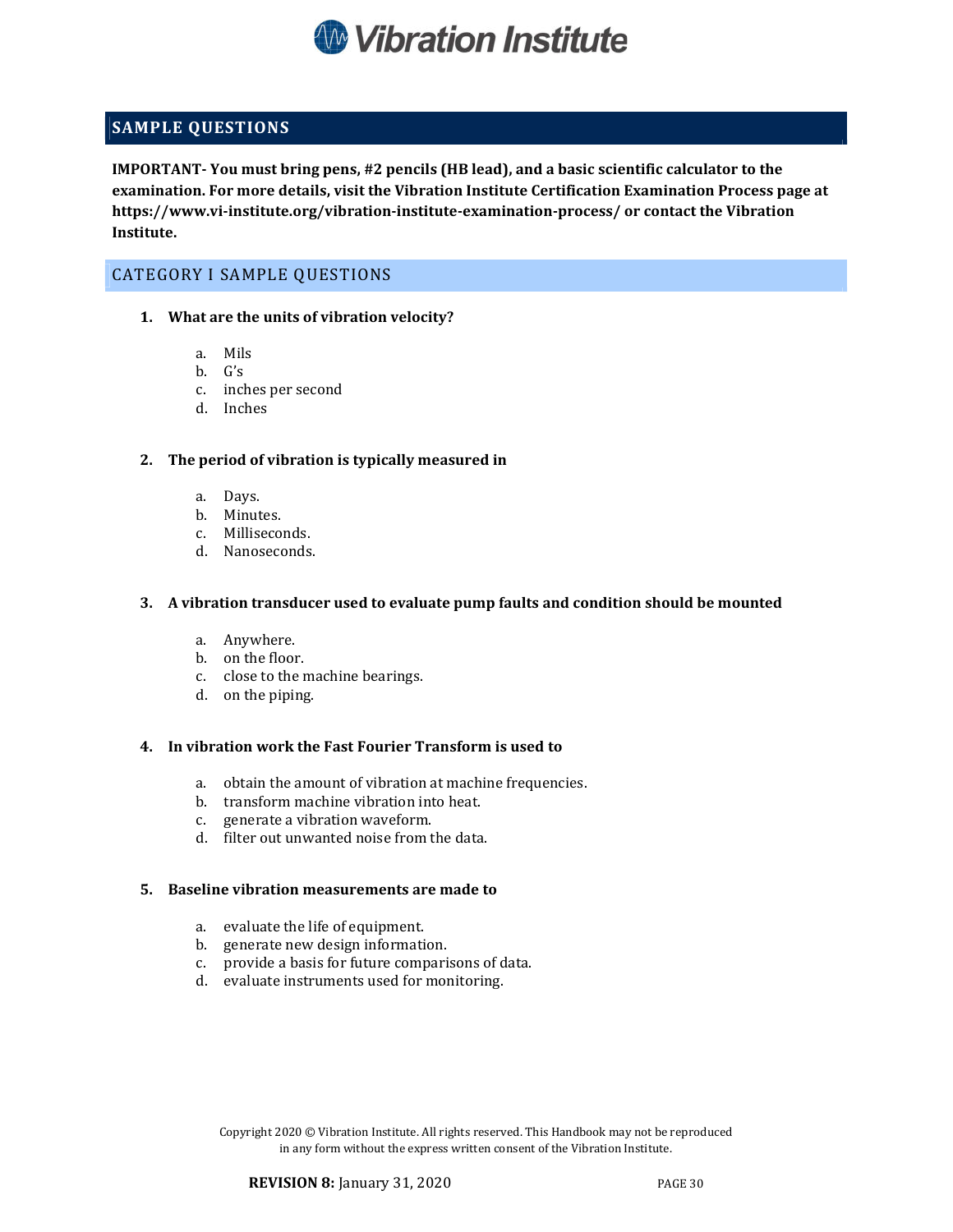

#### 6. A gearbox can be used in a machine train to

- a. increase vibration surveillance.
- b. lower vibration levels.
- c. reduce heat.
- d. allow driven and driver to operate at different speeds.

#### 7. A 60 Hz two-pole induction motor operates

- a. at 3,600 RPM under load.
- b. at a speed less than its magnetic frequency.
- c. with no slip.
- d. at 7,200 RPM.

#### 8. The principal function of acceptance testing is to obtain

- a. equipment that meets a specification.
- b. baseline data.
- c. a fault analysis.
- d. a condition evaluation.

#### 9. The vibration level on a fan increased from 0.1 inch per second to 1.0 inch per second over the period of a month. What is the possible cause of the increase in vibration?

- a. loss of a blade
- b. small rolling element bearing defect
- c. change in the weather
- d. change in operational conditions

#### 10. Operation of a machine at its critical speed

- a. may cause decreased vibration levels.
- b. may not change the vibration levels.
- c. may increase vibration levels.
- d. will increase its efficiency.

#### ANSWERS TO SAMPLE QUESTIONS FOR CATEGORY I:

1. c, 2. c, 3. c, 4. a, 5. c, 6. d, 7. b, 8. a, 9. a, 10. C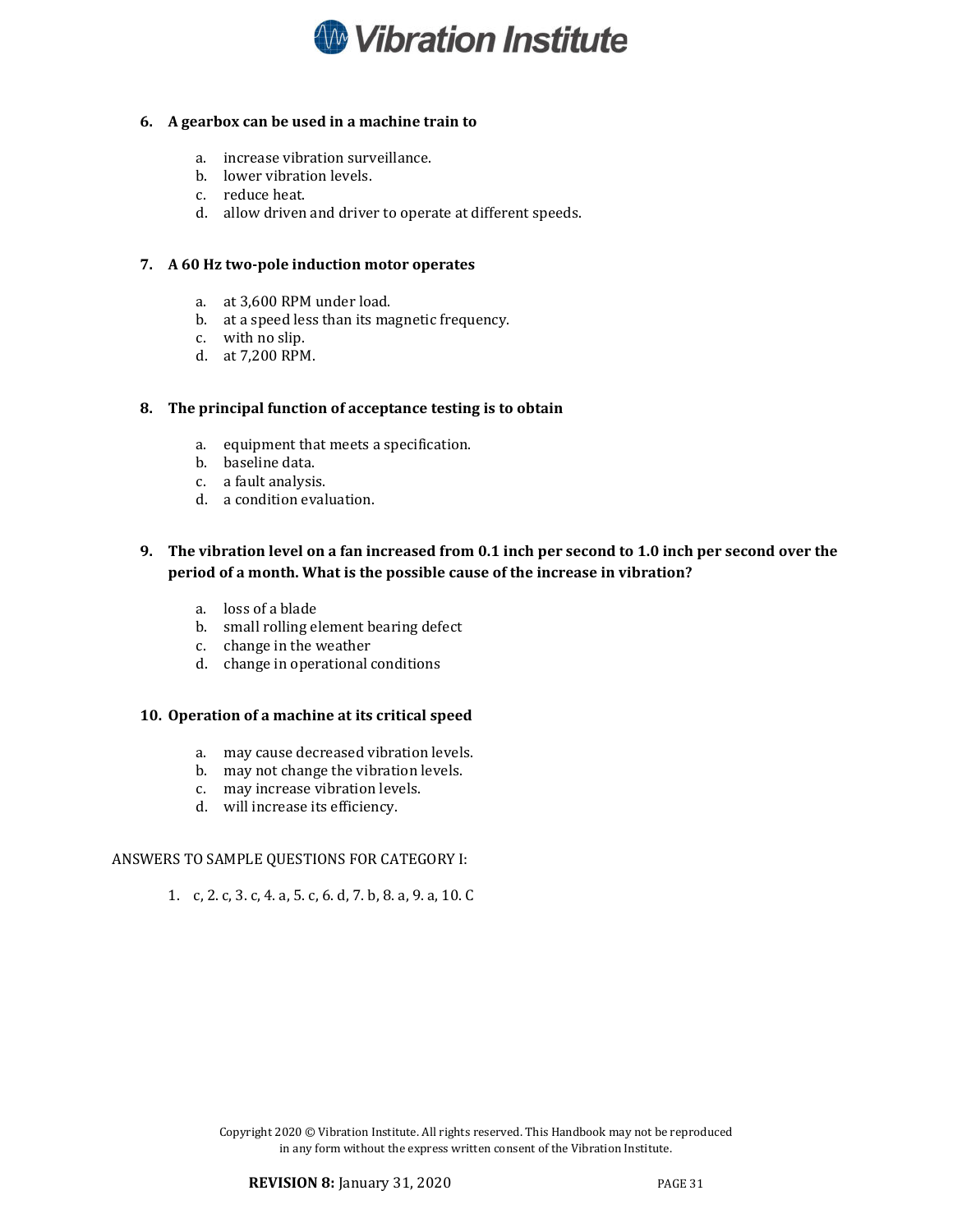

#### CATEGORY II SAMPLE QUESTIONS

- 1. What is the fundamental frequency of the waveform shown in Figure 1?
	- a. 5.3 Hz
	- b. 9.52 Hz
	- c. 22.8 Hz
	- d. 60 CPM
- 2. What measure has been shown to be most effective for evaluation of general machine condition from bearing cap measurements?
	- a. Displacement
	- b. Acceleration
	- c. mils
	- d. Velocity
- 3. What is the most basic display that can be used to directly determine the phase relationship between the vibrations measured at two locations on a machine?
	- a. amplitude vs. frequency
	- b. polar plot
	- c. Bodé plot
	- d. time waveform
- 4. What is the peak amplitude of the waveform shown in Figure 1?
	- a. 0.23 IPS
	- b. 0.70 IPS
	- c. 0.12 g's
	- d. 0.35 IPS
- 5. The data shown in Figure 2 were taken off the inboard bearing of a two-pole motor in the horizontal direction. The spectrum of the axial vibration contains a component at 3,580 CPM equal to 0.2 in./sec. What is the most likely fault?
	- a. mass unbalance
	- b. Misalignment<br>c. air-gap variati
	- air-gap variation
	- d. Looseness
- 6. The frequency span used for fault analysis on an FFT analyzer is concerned with
	- a. dynamic range.
	- b. phase distortion.
	- c. Resolution.
	- d. Amplitude.



FIGURE 1

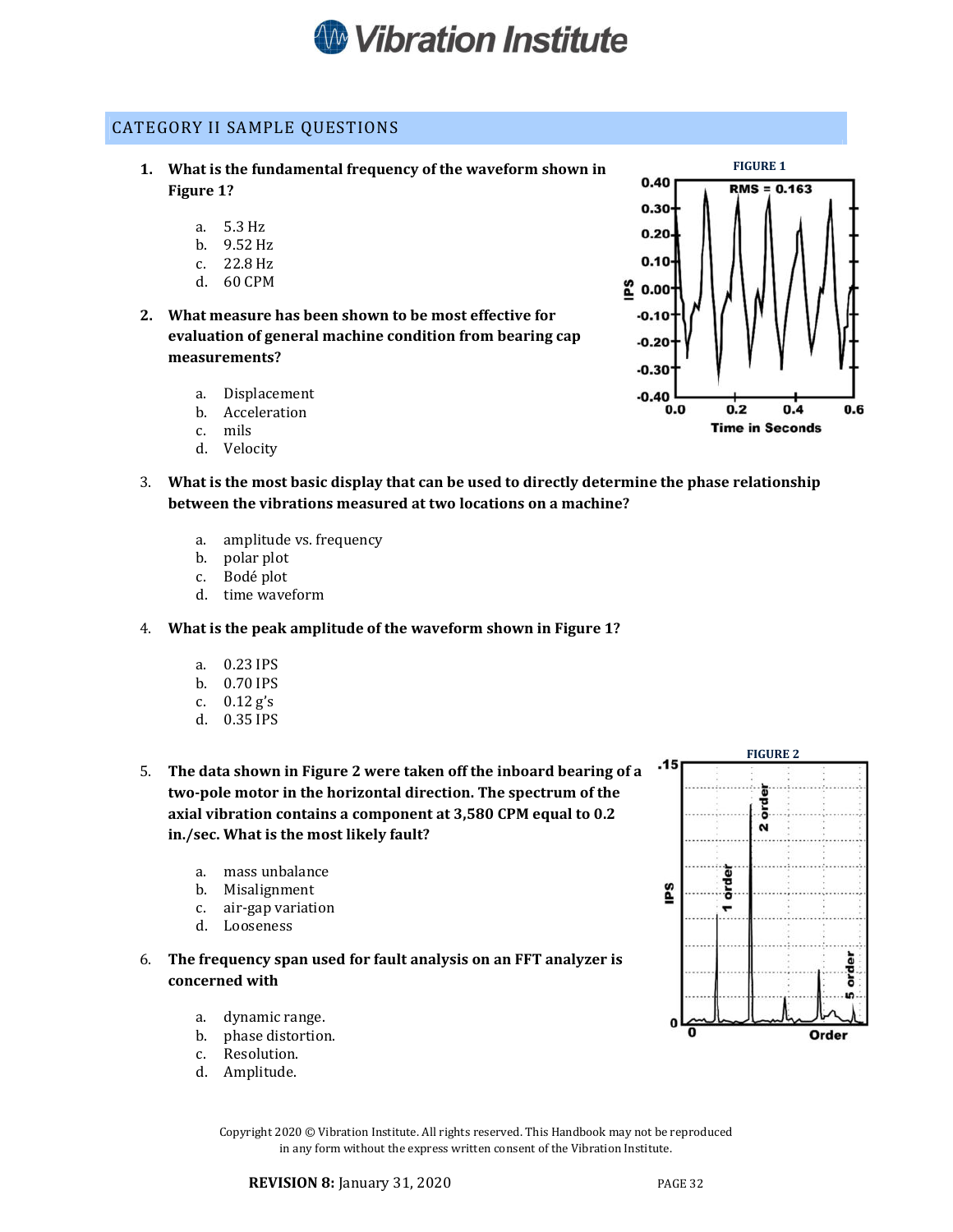

#### 7. Vibration from rotor mass unbalance appears in the spectrum at a frequency of

- a. 3 times operating speed.
- b. 4.5 times operating speed.
- c. one times operating speed.
- d. 0.5 times operating speed.
- 8. Calculate the gear-mesh frequency for a gear set with 28 pinion teeth and 99 gear teeth. The pinion operates at 1,776 RPM.
	- a. 500 Hz
	- b. 30,000 CPM
	- c. 49,728 CPM
	- d. 175,824 CPM
- 9. An accelerometer was used to measure 2 g's peak at 565 Hz. What was the peak vibration velocity?
	- a. 0.2 mil
	- b. 2 mils
	- c. 0.02 inch/second
	- d. 0.22 inch/second

#### 10. The first alarm or alert is set on a data collector to initiate

- a. a fault analysis.
- b. a time-to-failure calculation.
- c. a reduction in the alarm setting.
- d. machine shutdown.

#### ANSWERS TO SAMPLE QUESTIONS FOR CATEGORY II:

1. b, 2. d, 3. d, 4 d, 5. b, 6. c, 7. c, 8. c, 9. d, 10. A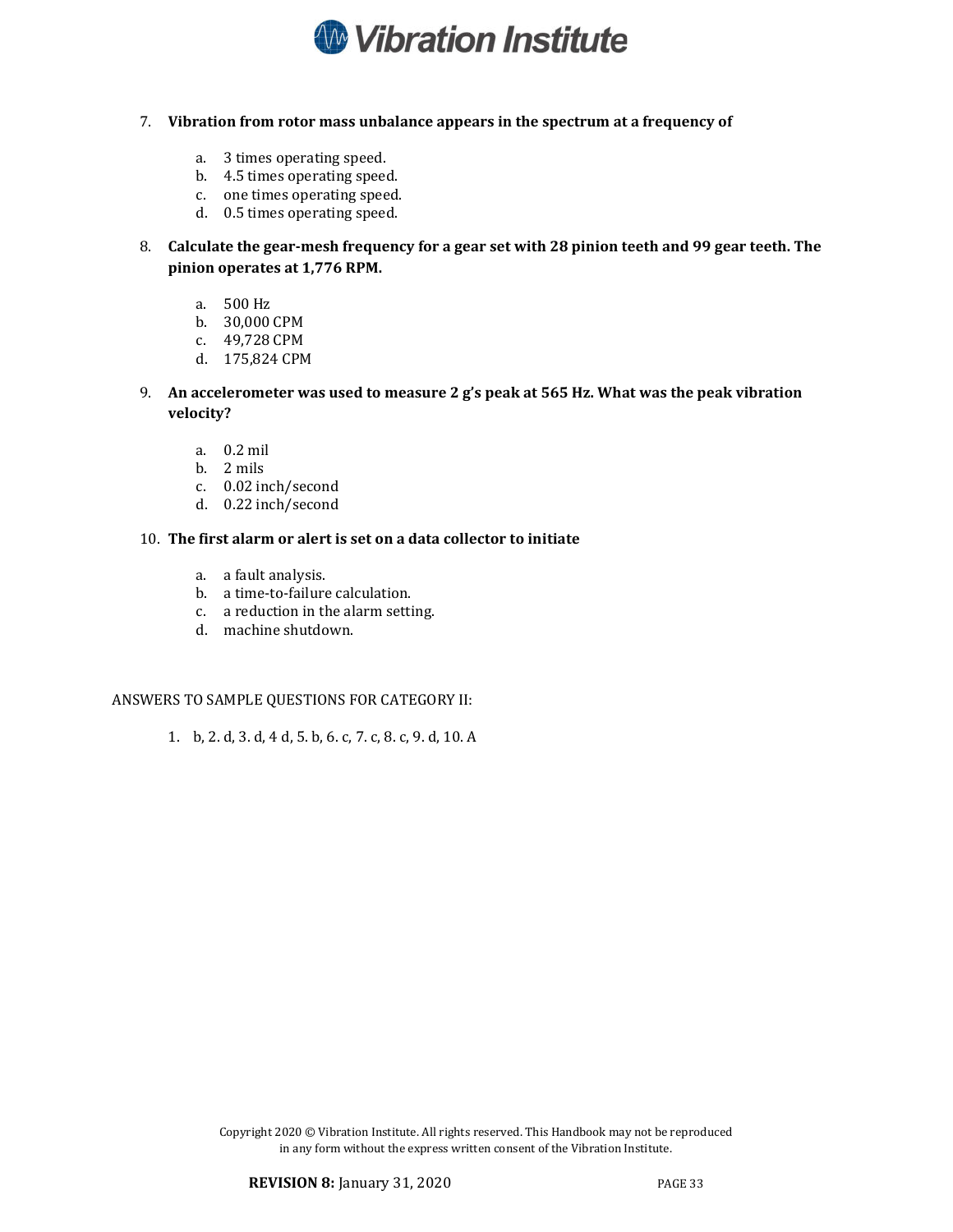

#### CATEGORY III SAMPLE QUESTIONS

- 1. The data shown in Figure 3 were acquired from a vertical pump bearing in the horizontal direction with an accelerometer integrated to velocity - 1,000 mv/in./sec. What is the peak vibration in in./sec?
	- a. 0.110
	- b. 0.398
	- c. 0.578
	- d. 1.0
- 2. Spectrum analysis of a motor-driven gearbox with sleeve bearings, an input speed of 3,585 RPM, and a pinion containing 73 teeth would require which of the following transducer mounting techniques?
	- a. handheld
	- b. Magnet
	- Wax
	- d. Stud
- 3. A 1,785 RPM-200 HP motor drives a hammer mill through a fluid coupling at 1,720 RPM. If a maximum number of 800 lines of resolution are available on an FFT spectrum analyzer and a Hanning window is used, what is the maximum frequency span that will permit resolution of the operating speed components of the motor and hammer mill?
	- a. 300,000 CPM
	- b. 120,000 CPM<br>c. 60,000 CPM
	- 60,000 CPM
	- d. 17,333 CPM
- 4. A polar plot typically contains data from a permanently-mounted proximity probe. What information is obtained from the polar plot on start-up?
	- a. bearing stiffness
	- b. critical speeds
	- c. rotor mass
	- d. oil viscosity

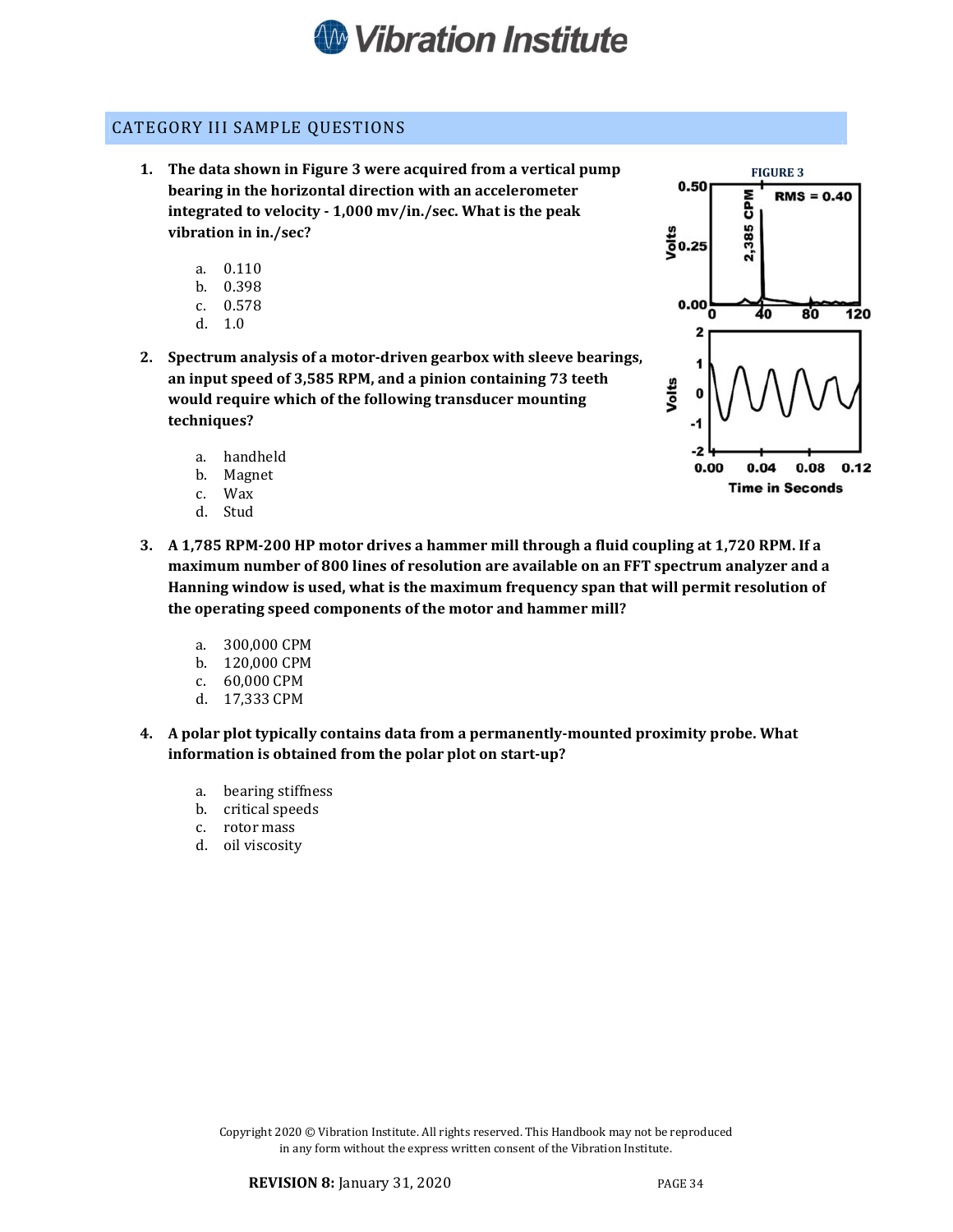## **W** Vibration Institute

- 5. A 400 pound rotor is being balanced in place at 1,775 RPM. The initial vibration reading measured with a non-contacting displacement transducer was 3 mils at 155º. The rotor showed a critical speed at 1,250 RPM on coast down. What should be the size and location of the trial weight if it is mounted at a radius of 10 inches?
	- a.  $0.72 \text{ oz} 335^{\circ}$
	- b.  $0.72 \text{ oz} 155^{\circ}$
	- c.  $0.50$  oz  $155^{\circ}$
	- d. 0.35 oz 245º
- 6. The vibration data shown in Figure 4 were taken from the pedestal of an 18-inch diameter guide roll with a surface speed of 2,473 ft/min. The roll is supported on rolling element bearings with the following defect frequencies: BPFO, 5.24 x RPM; BPFI 7.57 x RPM; BSF, 2.41 x RPM; FTF, 0.4 x RPM. What is the vibration source?
	- a. pedestal looseness
	- b. mass unbalance<br>c. bearings defect
	- bearings defect(s) on outer race
	- d. bearing defect(s) on inner race



- 7. What is the likely cause of the excessive vibration measured on the vertical pump from Figure 3? An impact test showed a structural natural frequency at 39.5 Hz.
	- a. mass unbalance
	- b. Resonance<br>c. Misalignme
	- Misalignment
	- d. Cavitation
- 8. Vibration measured on a two-pole motor in the horizontal direction shows 0.1 IPS and 0.02 IPS at 1x and 2x operating speed respectively. At. 7,200 CPM the motor has a component of 0.25 IPS in the same spectrum. What is the major source of the excessive vibration?
	- a. mass unbalance
	- b. Misalignment
	- c. Looseness
	- d. casing distortion
- 9. A spectrum containing data from a single-reduction gearbox includes vibration activity at gear speed (0.05 IPS at 59.5 Hz) and gear mesh frequencies (0.5 IPS at 5,950.0 Hz). What is the dynamic range of the analyzer required if the data are to be shown in an acceleration spectrum?
	- a. 6 dB
	- b. 12 dB
	- c. 40 dB
	- d. 60 dB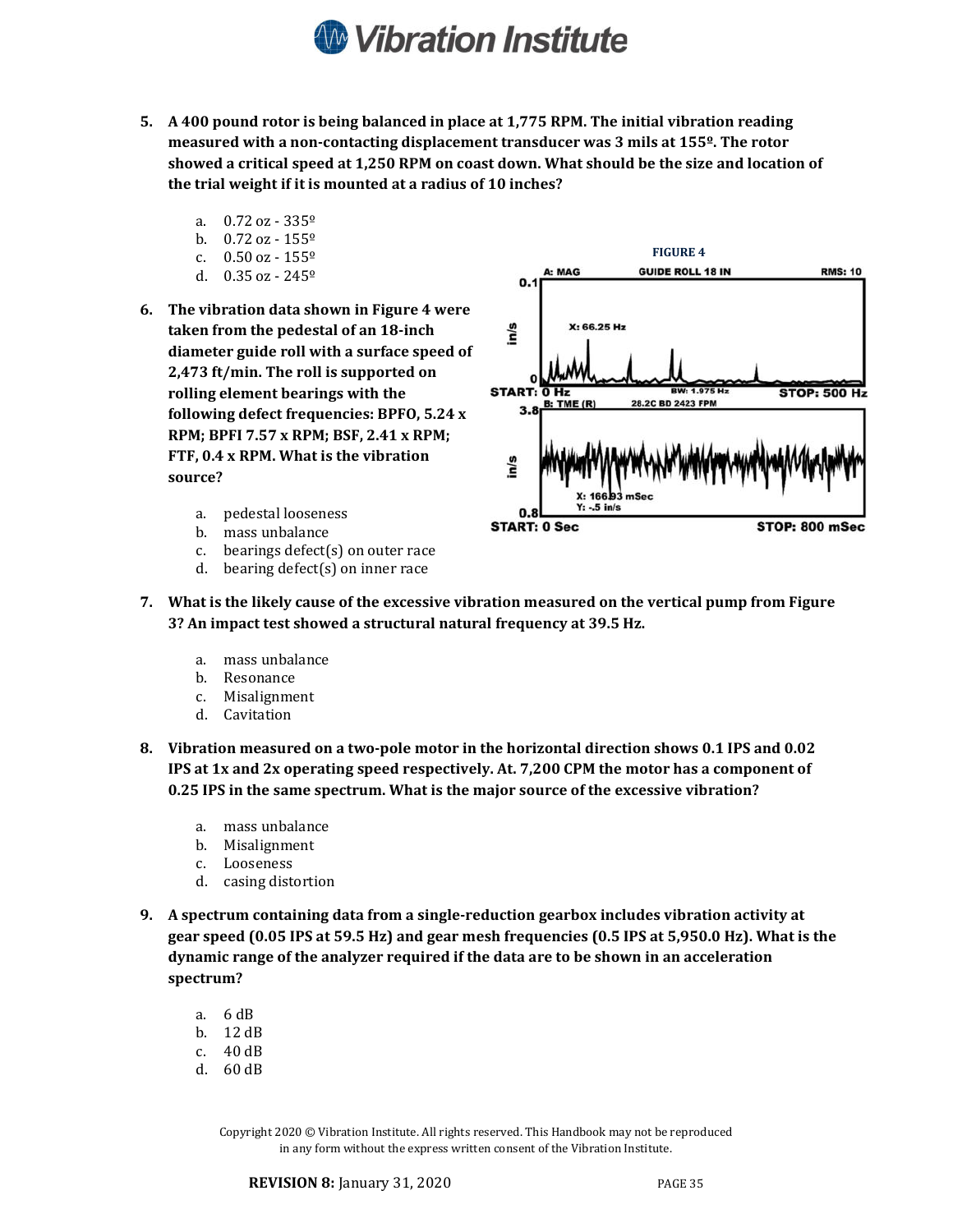

- 10. A blower operating at 1,785 RPM has a large component of vibration (0.35 in./sec) at operating speed. An impact test shows a structural natural frequency of the support frame at 1,800 CPM. What would be the best corrective action to reduce the blower vibration?
	- a. balance the blower
	- b. stiffen the support frame
	- c. reduce the stiffness of the support frame
	- d. align the blower to the motor

ANSWERS TO SAMPLE QUESTIONS FOR CATEGORY III:

1. d, 2. d, 3. d, 4. b, 5. b, 6. d, 7. b, 8. d, 9. d, 10. B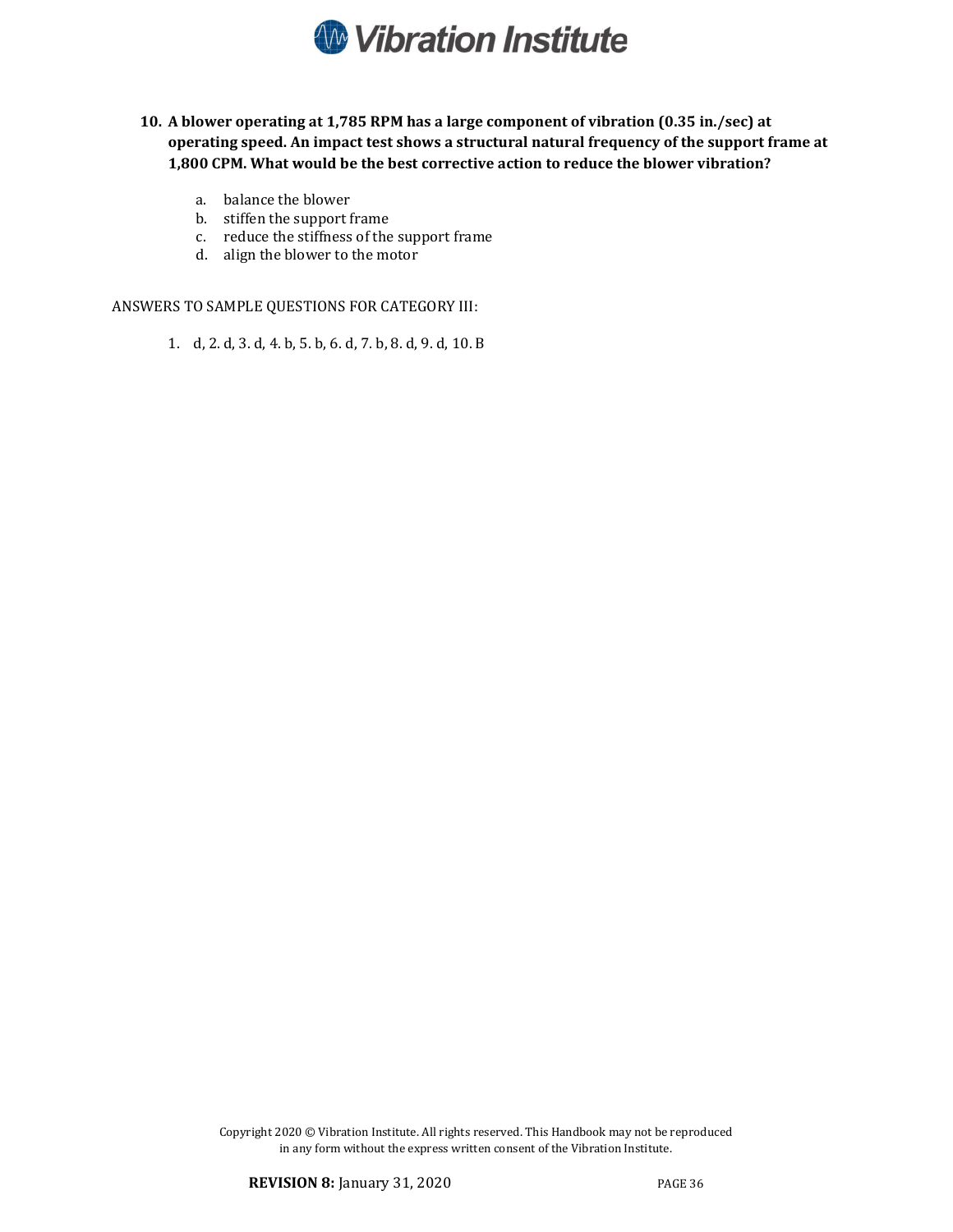

#### CATEGORY IV SAMPLE QUESTIONS

- 1. If you are using a 12-bit analog-to-digital converter with a full-scale range of  $\pm$  5 volts, what is the minimum peak amplitude of a sine wave that can be detected?
	- a. 9.76 mv
	- b. 4.88 mv
	- c. 2.44 mv
	- d. 1.44 mv
- 2. Determine the damped natural frequency and percentage of critical damping from the impact test data shown in Figure 5.
	- a. 46 Hz, 50%
	- b. 30.8 Hz, 50%
	- c. 30.8 Hz, 48%
	- d. 30.8 Hz, 11%



- 3. The original vibration of a counter clockwise rotating fan was 7.0 mils @40°. After a four (4) oz. trial weight was attached at  $60^{\circ}$  the vibration reading was 5 mils @ 120°. What is the balance sensitivity and phase lag of the high spot to the heavy spot?
	- a. 1.0 oz./mil @ 180°
	- b. 0.5 oz./mil @ 120°
	- c. 0.25 oz./mil @ 60°
	- d. 0.5 oz./mil @ 300°
- 4. A 1,000 pound 4-pole induction motor is to be mounted on four isolators to minimize vibration transmitted to its foundation. Which isolator would be preferred in the installation?
	- a. rubber mount,  $c/cc = 0.3$ , kh = 25,000 lb/in., kv = 30,000 lb/in.<br>b. leaf spring,  $c/cc = 0.025$ , kh = 50,000 lb/in., kv = 100,000 lb/in.
	- leaf spring,  $c/cc = 0.025$ , kh = 50,000 lb/in., kv = 100,000 lb/in.
	- c. spring mount,  $c/cc = 0.01$ , kh = 1,800 lb/in., kv = 2,500 lb/in.
	- d. neoprene mount,  $c/cc = 0.02$ , kh = 500 lb/in., kv = 250 lb/in.

#### 5. All rotor-bearing instability mechanisms have in common

- a. low damping in the axial plane of the rotor.
- b. a destabilizing tangential force normal to the rotor radial vibration.
- c. a stiffness that exceeds the force in the rotor radial direction.
- d. an eigenvalue that is always imaginary.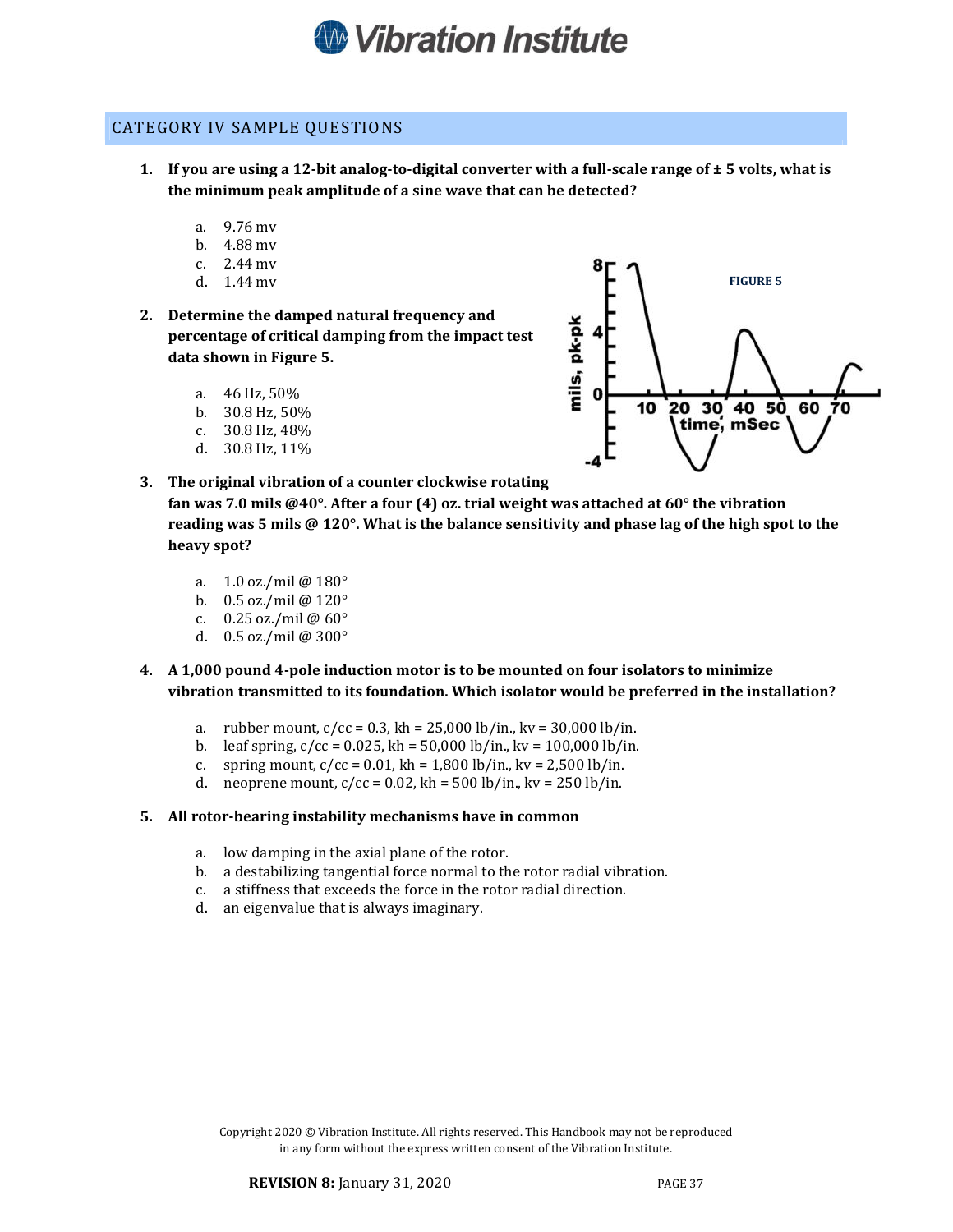

- 6. A center-mounted fan that operates at 1,185 RPM is supported on rolling element bearings with a stiffness of 50,000 lb/in each. The impeller, which weighs 1,000 pounds, is supported on a four-inch diameter shaft with a center-to-center bearing span of 100 inches. What vibration amplitude can be expected if the fan is balanced to 3.2 in.-oz? (Neglect shaft weight & damping;  $E = 30E06$  lb/in<sup>2</sup>)
	- a. 0.65 mil peak to peak
	- b. 1.2 mils peak to peak
	- c. 2.1 mils peak to peak
	- d. 0.02 IPS
- 7. When an impact test is performed, a force window is used to
	- a. amplify the level of the force pulse.
	- b. zero out noise after the force pulse.
	- c. make the response decay within the restraints of the sample window.
	- d. broaden the frequency range of the pulse.
- 8. An important test was conducted on a machine frame made with bolted joints using an instrumented hammer and an accelerometer. If the accelerometer signal is single integrated, what possible spectral display can be obtained?
	- a. Mobility
	- b. Accelerance
	- c. apparent mass
	- d. dynamic stiffness
- 9. A rotor-bearing system that has split critical speeds, half critical speeds, and zones of instability must have
	- a. couple unbalance.
	- b. non-symmetric rotor stiffness.
	- c. non-symmetric bearing stiffness.
	- d. bi-linear rotor damping.
- 10. A 3200 line, 800 Hz spectrum display includes the following peak components-- 0.5 gs  $@100$ Hz, 2 gs  $@200$  Hz, 3.5 gs  $@250$  Hz, and 0.5 gs  $@500$  Hz. What is the digital rms value of the signal in gs?
	- a. 6.5
	- b. 5.25
	- c. 4.09
	- d. 2.89

#### ANSWERS TO SAMPLE QUESTIONS FOR CATEGORY IV:

1. c, 2. d, 3. b, 4. c, 5. b, 6. a, 7. b, 8. a, 9. b,10. d.